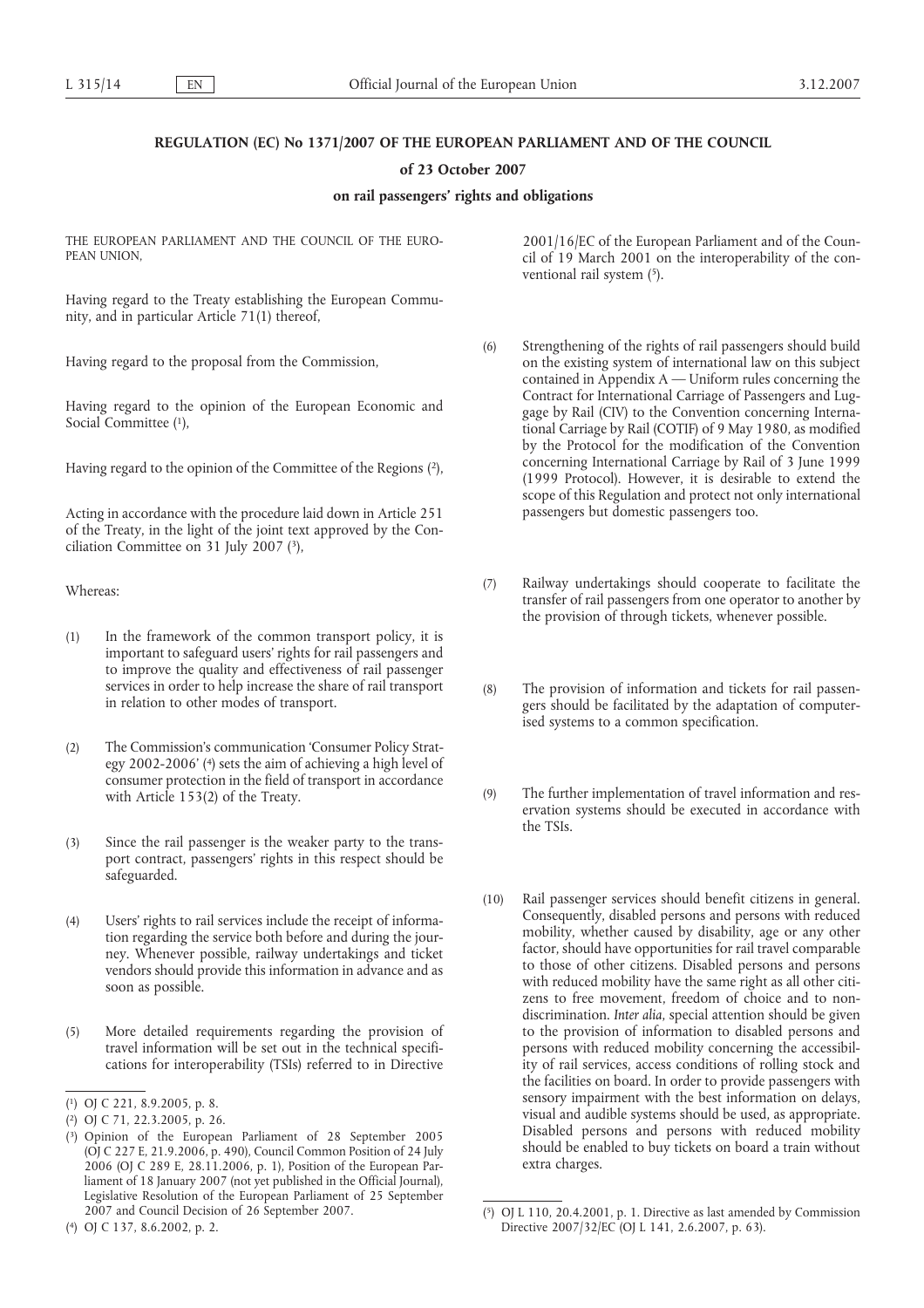- (11) Railway undertakings and station managers should take into account the needs of disabled persons and persons with reduced mobility, through compliance with the TSI for persons with reduced mobility, so as to ensure that, in accordance with Community public procurement rules, all buildings and rolling stock are made accessible through the progressive elimination of physical obstacles and functional hindrances when acquiring new material or carrying out construction or major renovation work.
- (12) Railway undertakings should be obliged to be insured, or to make equivalent arrangements, for their liability to rail passengers in the event of accident. The minimum amount of insurance for railway undertakings should be the subject of future review.
- (13) Strengthened rights of compensation and assistance in the event of delay, missed connection or cancellation of a service should lead to greater incentives for the rail passenger market, to the benefit of passengers.
- (14) It is desirable that this Regulation create a system of compensation for passengers in the case of delay which is linked to the liability of the railway undertaking, on the same basis as the international system provided by the COTIF and in particular appendix CIV thereto relating to passengers' rights.
- (15) Where a Member State grants railway undertakings an exemption from the provisions of this Regulation, it should encourage railway undertakings, in consultation with organisations representing passengers, to put in place arrangements for compensation and assistance in the event of major disruption to a rail passenger service.
- (16) It is also desirable to relieve accident victims and their dependants of short-term financial concerns in the period immediately after an accident.
- (17) It is in the interests of rail passengers that adequate measures be taken, in agreement with public authorities, to ensure their personal security at stations as well as on board trains.
- (18) Rail passengers should be able to submit a complaint to any railway undertaking involved regarding the rights and obligations conferred by this Regulation, and be entitled to receive a response within a reasonable period of time.
- (19) Railway undertakings should define, manage and monitor service quality standards for rail passenger services.
- (20) The contents of this Regulation should be reviewed in respect of the adjustment of financial amounts for inflation and in respect of information and service quality requirements in the light of market developments as well as in the light of the effects on service quality of this Regulation.
- (21) This Regulation should be without prejudice to Directive 95/46/EC of the European Parliament and of the Council of 24 October 1995 on the protection of individuals with regard to the processing of personal data and on the free movement of such data (1).
- (22) Member States should lay down penalties applicable to infringements of this Regulation and ensure that these penalties are applied. The penalties, which might include the payment of compensation to the person in question, should be effective, proportionate and dissuasive.
- (23) Since the objectives of this Regulation, namely the development of the Community's railways and the introduction of passenger rights, cannot be sufficiently achieved by the Member States, and can therefore be better achieved at Community level, the Community may adopt measures, in accordance with the principle of subsidiarity as set out in Article 5 of the Treaty. In accordance with the principle of proportionality, as set out in that Article, this Regulation does not go beyond what is necessary in order to achieve those objectives.
- (24) It is an aim of this Regulation to improve rail passenger services within the Community. Therefore, Member States should be able to grant exemptions for services in regions where a significant part of the service is operated outside the Community.
- (25) Railway undertakings in some Member States may experience difficulty in applying the entirety of the provisions of this Regulation on its entry into force. Therefore, Member States should be able to grant temporary exemptions from the application of the provisions of this Regulation to long-distance domestic rail passenger services. The temporary exemption should, however, not apply to the provisions of this Regulation that grant disabled persons or persons with reduced mobility access to travel by rail, nor to the right of those wishing to purchase tickets for travel by rail to do so without undue difficulty, nor to the provisions on railway undertakings' liability in respect of passengers and their luggage, the requirement that undertakings be adequately insured, and the requirement that those undertakings take adequate measures to ensure passengers' personal security in railway stations and on trains and to manage risk.

<sup>(</sup> 1) OJ L 281, 23.11.1995, p. 31. Directive as amended by Regulation (EC) No 1882/2003 (OJ L 284, 31.10.2003, p. 1).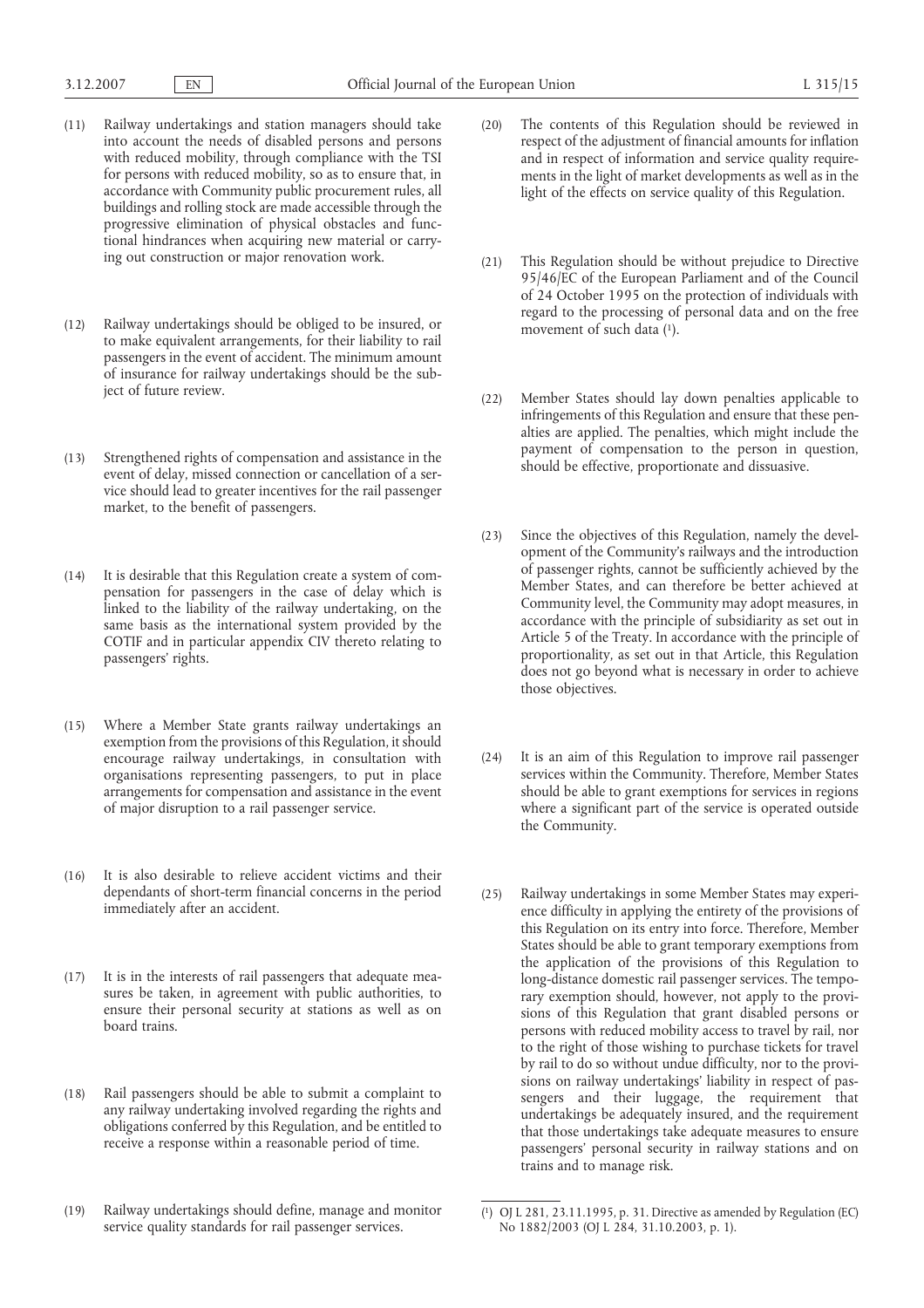- (26) Urban, suburban and regional rail passenger services are different in character from long-distance services. Therefore, with the exception of certain provisions which should apply to all rail passenger services throughout the Community, Member States should be able to grant exemptions from the application of the provisions of this Regulation to urban, suburban and regional rail passenger services.
- (27) The measures necessary for the implementation of this Regulation should be adopted in accordance with Council Decision 1999/468/EC of 28 June 1999 laying down the procedures for the exercise of implementing powers conferred on the Commission (1).
- (28) In particular, the Commission should be empowered to adopt implementing measures. Since those measures are of general scope and are designed to amend non-essential elements of this Regulation, or to supplement it with new non-essential elements, they must be adopted in accordance with the regulatory procedure with scrutiny provided for in Article 5a of Decision 1999/468/EC,

HAVE ADOPTED THIS REGULATION:

## CHAPTER I

# **GENERAL PROVISIONS**

### *Article 1*

### **Subject matter**

This Regulation establishes rules as regards the following:

- (a) the information to be provided by railway undertakings, the conclusion of transport contracts, the issuing of tickets and the implementation of a Computerised Information and Reservation System for Rail Transport,
- (b) the liability of railway undertakings and their insurance obligations for passengers and their luggage,
- (c) the obligations of railway undertakings to passengers in cases of delay,
- (d) the protection of, and assistance to, disabled persons and persons with reduced mobility travelling by rail,
- (e) the definition and monitoring of service quality standards, the management of risks to the personal security of passengers and the handling of complaints, and
- (f) general rules on enforcement.

# *Article 2*

# **Scope**

This Regulation shall apply to all rail journeys and services throughout the Community provided by one or more railway undertakings licensed in accordance with Council Directive 95/18/EC of 19 June 1995 on the licensing of railway undertakings (2).

2. This Regulation does not apply to railway undertakings and transport services which are not licensed under Directive 95/18/EC.

3. On the entry into force of this Regulation, Articles 9, 11, 12, 19, 20(1) and 26 shall apply to all rail passenger services throughout the Community.

4. With the exception of the provisions set out in paragraph 3, a Member State may, on a transparent and non-discriminatory basis, grant an exemption for a period no longer than five years, which may be renewed twice for a maximum period of five years on each occasion, from the application of the provisions of this Regulation to domestic rail passenger services.

5. With the exception of the provisions set out in paragraph 3 of this Article, a Member State may exempt from the application of the provisions of this Regulation urban, suburban and regional rail passenger services. In order to distinguish between urban, suburban and regional rail passenger services, Member States shall apply the definitions contained in Council Directive 91/440/EEC of 29 July 1991 on the development of the Community's railways (3). In applying these definitions, Member States shall take into account the following criteria: distance, frequency of services, number of scheduled stops, rolling stock employed, ticketing schemes, fluctuations in passenger numbers between services in peak and off-peak periods, train codes and timetables.

6. For a maximum period of five years, a Member State may, on a transparent and non-discriminatory basis, grant an exemption, which may be renewed, from the application of the provisions of this Regulation to particular services or journeys because a significant part of the rail passenger service, including at least one scheduled station stop, is operated outside the Community.

7. Member States shall inform the Commission of exemptions granted pursuant to paragraphs 4, 5 and 6. The Commission shall take appropriate action if such an exemption is deemed not to be in accordance with the provisions of this Article. No later than 3 December 2014, the Commission shall submit to the European Parliament and the Council a report on exemptions granted pursuant to paragraphs 4, 5 and 6.

<sup>(</sup> 1) OJ L 184, 17.7.1999, p. 23. Decision as amended by Decision 2006/512/EC (OJ L 200, 22.7.2006, p. 11).

<sup>(</sup> 2) OJ L 143, 27.6.1995, p. 70. Directive as last amended by Directive 2004/49/EC of the European Parliament and of the Council (OJ L 164, 30.4.2004, p. 44).

<sup>(</sup> 3) OJ L 237, 24.8.1991, p. 25. Directive as last amended by Directive 2006/103/EC (OJ L 363, 20.12.2006, p. 344).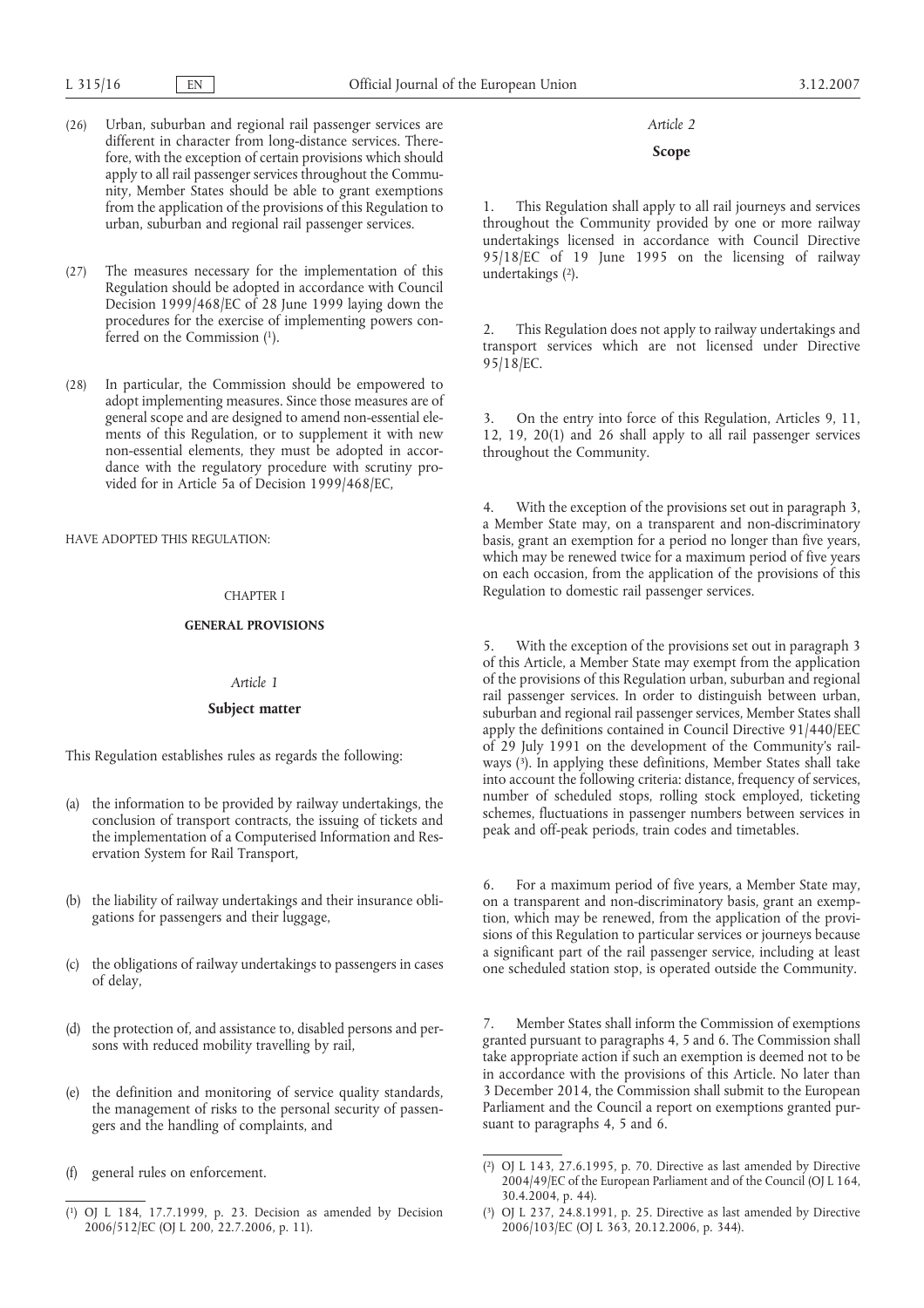# **Definitions**

For the purposes of this Regulation the following definitions shall apply:

- 1. 'railway undertaking' means a railway undertaking as defined in Article 2 of Directive  $2001/14/E\acute{C}$  (1), and any other public or private undertaking the activity of which is to provide transport of goods and/or passengers by rail on the basis that the undertaking must ensure traction; this also includes undertakings which provide traction only;
- 2. 'carrier' means the contractual railway undertaking with whom the passenger has concluded the transport contract or a series of successive railway undertakings which are liable on the basis of this contract;
- 3. 'substitute carrier' means a railway undertaking, which has not concluded a transport contract with the passenger, but to whom the railway undertaking party to the contract has entrusted, in whole or in part, the performance of the transport by rail;
- 4. 'infrastructure manager' means any body or undertaking that is responsible in particular for establishing and maintaining railway infrastructure, or a part thereof, as defined in Article 3 of Directive 91/440/EEC, which may also include the management of infrastructure control and safety systems; the functions of the infrastructure manager on a network or part of a network may be allocated to different bodies or undertakings;
- 5. 'station manager' means an organisational entity in a Member State, which has been made responsible for the management of a railway station and which may be the infrastructure manager;
- 6. 'tour operator' means an organiser or retailer, other than a railway undertaking, within the meaning of Article 2, points (2) and (3) of Directive  $90/314/EEC$  (2);
- 7. 'ticket vendor' means any retailer of rail transport services concluding transport contracts and selling tickets on behalf of a railway undertaking or for its own account;
- 8. 'transport contract' means a contract of carriage for reward or free of charge between a railway undertaking or a ticket vendor and the passenger for the provision of one or more transport services;
- 9. 'reservation' means an authorisation, on paper or in electronic form, giving entitlement to transportation subject to previously confirmed personalised transport arrangements;
- 10. 'through ticket' means a ticket or tickets representing a transport contract for successive railway services operated by one or several railway undertakings;
- 11. 'domestic rail passenger service' means a rail passenger service which does not cross a border of a Member State;
- 12. 'delay' means the time difference between the time the passenger was scheduled to arrive in accordance with the published timetable and the time of his or her actual or expected arrival;
- 13. 'travel pass' or 'season ticket' means a ticket for an unlimited number of journeys which provides the authorised holder with rail travel on a particular route or network during a specified period;
- 14. 'Computerised Information and Reservation System for Rail Transport (CIRSRT)' means a computerised system containing information about rail services offered by railway undertakings; the information stored in the CIRSRT on passenger services shall include information on:
	- (a) schedules and timetables of passenger services;
	- (b) availability of seats on passenger services;
	- (c) fares and special conditions;
	- (d) accessibility of trains for disabled persons and persons with reduced mobility;
	- (e) facilities through which reservations may be made or tickets or through tickets may be issued to the extent that some or all of these facilities are made available to users;
- 15. 'disabled person' or 'person with reduced mobility' means any person whose mobility when using transport is reduced due to any physical disability (sensory or locomotory, permanent or temporary), intellectual disability or impairment, or any other cause of disability, or as a result of age, and whose situation needs appropriate attention and adaptation to his or her particular needs of the service made available to all passengers;
- 16. 'General Conditions of Carriage' means the conditions of the carrier in the form of general conditions or tariffs legally in force in each Member State and which have become, by the conclusion of the contract of carriage, an integral part of it;
- 17. 'vehicle' means a motor vehicle or a trailer carried on the occasion of the carriage of passengers.

<sup>(</sup> 1) Directive 2001/14/EC of the European Parliament and of the Council of 26 February 2001 on the allocation of railway infrastructure capacity and the levying of charges for the use of railway infrastructure (OJ L 75, 15.3.2001, p. 29). Directive as last amended by Directive 2004/49/EC.

<sup>(</sup> 2) Council Directive 90/314/EEC of 13 June 1990 on package travel, package holidays and package tours (OJ L 158, 23.6.1990, p. 59).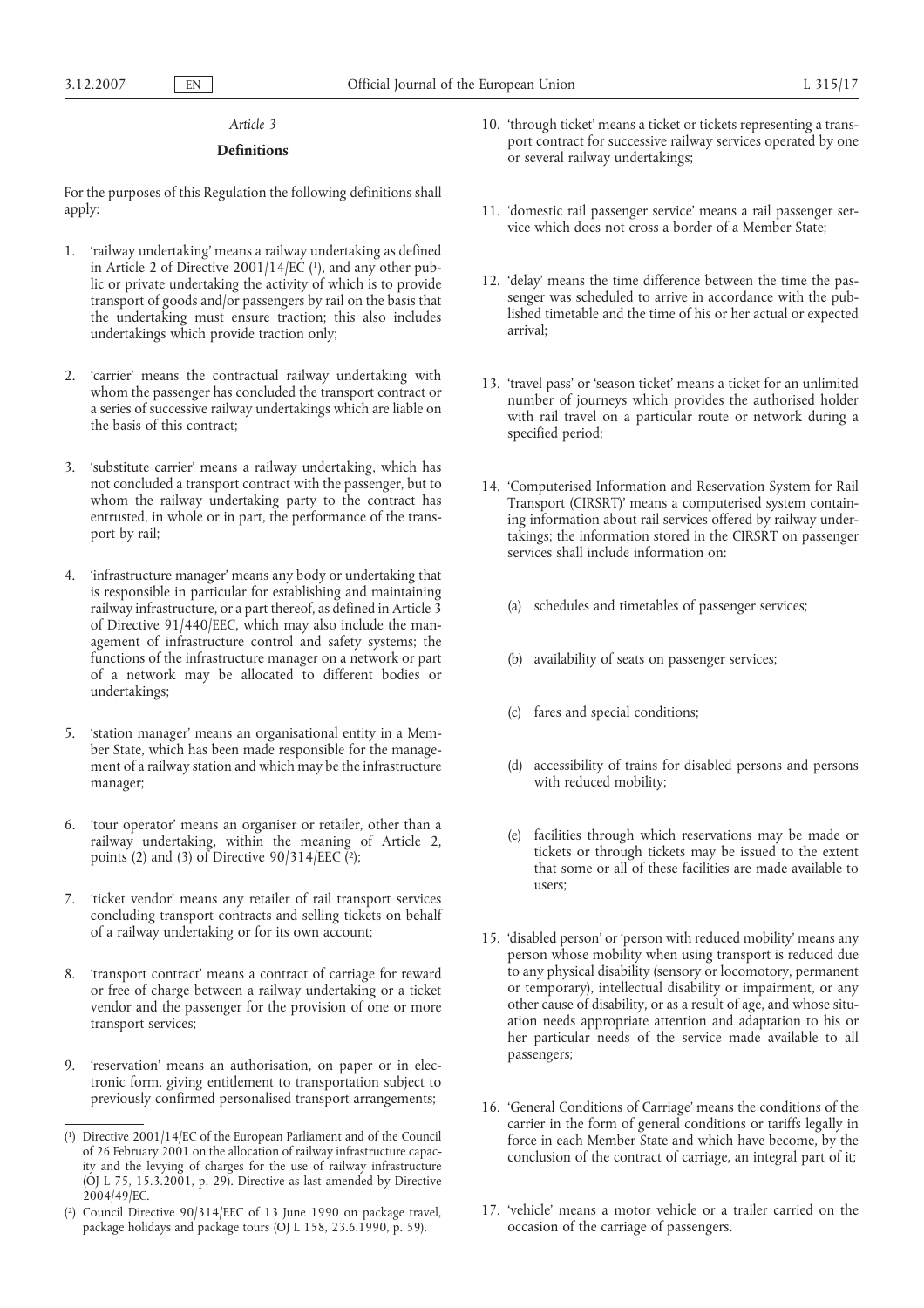# CHAPTER II

## **TRANSPORT CONTRACT, INFORMATION AND TICKETS**

# *Article 4*

# **Transport contract**

Subject to the provisions of this Chapter, the conclusion and performance of a transport contract and the provision of information and tickets shall be governed by the provisions of Title II and Title III of Annex I.

## *Article 5*

# **Bicycles**

Railway undertakings shall enable passengers to bring bicycles on to the train, where appropriate for a fee, if they are easy to handle, if this does not adversely affect the specific rail service, and if the rolling-stock so permits.

# *Article 6*

## **Exclusion of waiver and stipulation of limits**

1. Obligations towards passengers pursuant to this Regulation may not be limited or waived, notably by a derogation or restrictive clause in the transport contract.

2. Railway undertakings may offer contract conditions more favourable for the passenger than the conditions laid down in this Regulation.

# *Article 7*

# **Obligation to provide information concerning discontinuation of services**

Railway undertakings or, where appropriate, competent authorities responsible for a public service railway contract shall make public by appropriate means, and before their implementation, decisions to discontinue services.

### *Article 8*

#### **Travel information**

1. Without prejudice to Article 10, railway undertakings and ticket vendors offering transport contracts on behalf of one or more railway undertakings shall provide the passenger, upon request, with at least the information set out in Annex II, Part I in relation to the journeys for which a transport contract is offered by the railway undertaking concerned. Ticket vendors offering transport contracts on their own account, and tour operators, shall provide this information where available.

2. Railway undertakings shall provide the passenger during the journey with at least the information set out in Annex II, Part II.

3. The information referred to in paragraphs 1 and 2 shall be provided in the most appropriate format. Particular attention shall be paid in this regard to the needs of people with auditory and/or visual impairment.

### *Article 9*

# **Availability of tickets, through tickets and reservations**

1. Railway undertakings and ticket vendors shall offer, where available, tickets, through tickets and reservations.

2. Without prejudice to paragraph 4, railway undertakings shall distribute tickets to passengers via at least one of the following points of sale:

- (a) ticket offices or selling machines;
- (b) telephone, the Internet or any other widely available information technology;
- (c) on board trains.

3. Without prejudice to paragraphs 4 and 5, railway undertakings shall distribute tickets for services provided under public service contracts via at least one of the following points of sale:

- (a) ticket offices or selling machines;
- (b) on board trains.

4. Railway undertakings shall offer the possibility to obtain tickets for the respective service on board the train, unless this is limited or denied on grounds relating to security or antifraud policy or compulsory train reservation or reasonable commercial grounds.

5. Where there is no ticket office or selling machine in the station of departure, passengers shall be informed at the station:

- (a) of the possibility of purchasing tickets via telephone or the Internet or on board the train, and of the procedure for such purchase;
- (b) of the nearest railway station or place at which ticket offices and/or selling machines are available.

## *Article 10*

## **Travel information and reservation systems**

1. In order to provide the information and to issue tickets referred to in this Regulation, railway undertakings and ticket vendors shall make use of CIRSRT, to be established by the procedures referred to in this Article.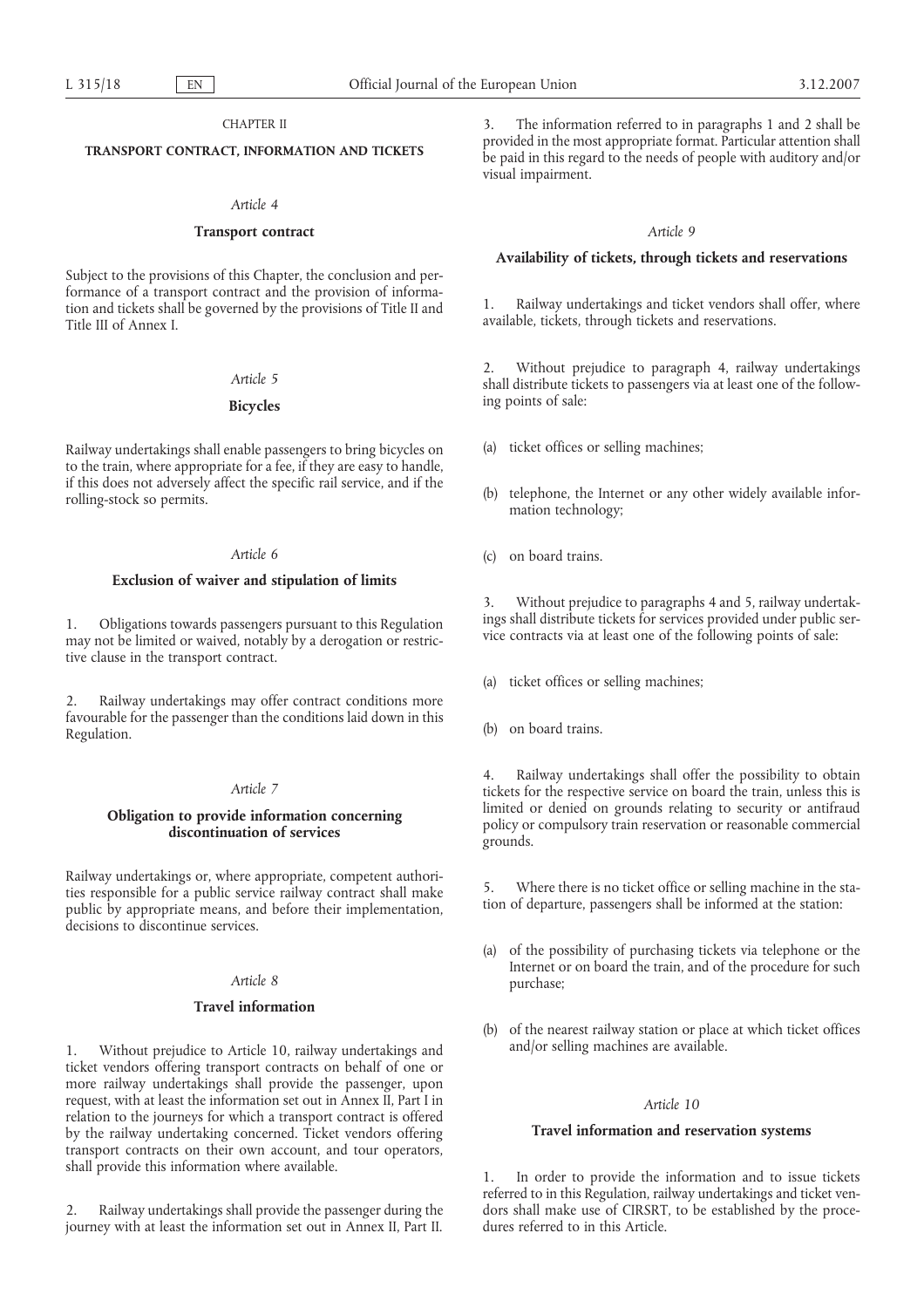2. The technical specifications for interoperability (TSIs) referred to in Directive 2001/16/EC shall be applied for the purposes of this Regulation.

The Commission shall, on a proposal to be submitted by the European Railway Agency (ERA), adopt the TSI of telematics applications for passengers by 3 December 2010. The TSI shall make possible the provision of the information, set out in Annex II, and the issuing of tickets as governed by this Regulation.

4. Railway undertakings shall adapt their CIRSRT according to the requirements set out in the TSI in accordance with a deployment plan set out in that TSI.

5. Subject to the provisions of Directive 95/46/EC, no railway undertaking or ticket vendor shall disclose personal information on individual bookings to other railway undertakings and/or ticket vendors.

## CHAPTER III

# **LIABILITY OF RAILWAY UNDERTAKINGS FOR PASSENGERS AND THEIR LUGGAGE**

# *Article 11*

## **Liability for passengers and luggage**

Subject to the provisions of this Chapter, and without prejudice to applicable national law granting passengers further compensation for damages, the liability of railway undertakings in respect of passengers and their luggage shall be governed by Chapters I, III and IV of Title IV, Title VI and Title VII of Annex I.

# *Article 12*

#### **Insurance**

The obligation set out in Article 9 of Directive 95/18/EC as far as it relates to liability for passengers shall be understood as requiring a railway undertaking to be adequately insured or to make equivalent arrangements for cover of its liabilities under this Regulation.

2. The Commission shall submit to the European Parliament and the Council a report on the setting of a minimum amount of insurance for railway undertakings by 3 December 2010. If appropriate, that report shall be accompanied by suitable proposals or recommendations on this matter.

#### *Article 13*

#### **Advance payments**

1. If a passenger is killed or injured, the railway undertaking as referred to in Article 26(5) of Annex I shall without delay, and in any event not later than fifteen days after the establishment of the identity of the natural person entitled to compensation, make such advance payments as may be required to meet immediate economic needs on a basis proportional to the damage suffered.

2. Without prejudice to paragraph 1, an advance payment shall not be less than EUR 21 000 per passenger in the event of death.

3. An advance payment shall not constitute recognition of liability and may be offset against any subsequent sums paid on the basis of this Regulation but is not returnable, except in the cases where damage was caused by the negligence or fault of the passenger or where the person who received the advance payment was not the person entitled to compensation.

## *Article 14*

### **Contestation of liability**

Even if the railway undertaking contests its responsibility for physical injury to a passenger whom it conveys, it shall make every reasonable effort to assist a passenger claiming compensation for damage from third parties.

#### CHAPTER IV

# **DELAYS, MISSED CONNECTIONS AND CANCELLATIONS**

#### *Article 15*

## **Liability for delays, missed connections and cancellations**

Subject to the provisions of this Chapter, the liability of railway undertakings in respect of delays, missed connections and cancellations shall be governed by Chapter II of Title IV of Annex I.

### *Article 16*

# **Reimbursement and re-routing**

Where it is reasonably to be expected that the delay in the arrival at the final destination under the transport contract will be more than 60 minutes, the passenger shall immediately have the choice between:

- (a) reimbursement of the full cost of the ticket, under the conditions by which it was paid, for the part or parts of his or her journey not made and for the part or parts already made if the journey is no longer serving any purpose in relation to the passenger's original travel plan, together with, when relevant, a return service to the first point of departure at the earliest opportunity. The payment of the reimbursement shall be made under the same conditions as the payment for compensation referred to in Article 17; or
- (b) continuation or re-routing, under comparable transport conditions, to the final destination at the earliest opportunity; or
- (c) continuation or re-routing, under comparable transport conditions, to the final destination at a later date at the passenger's convenience.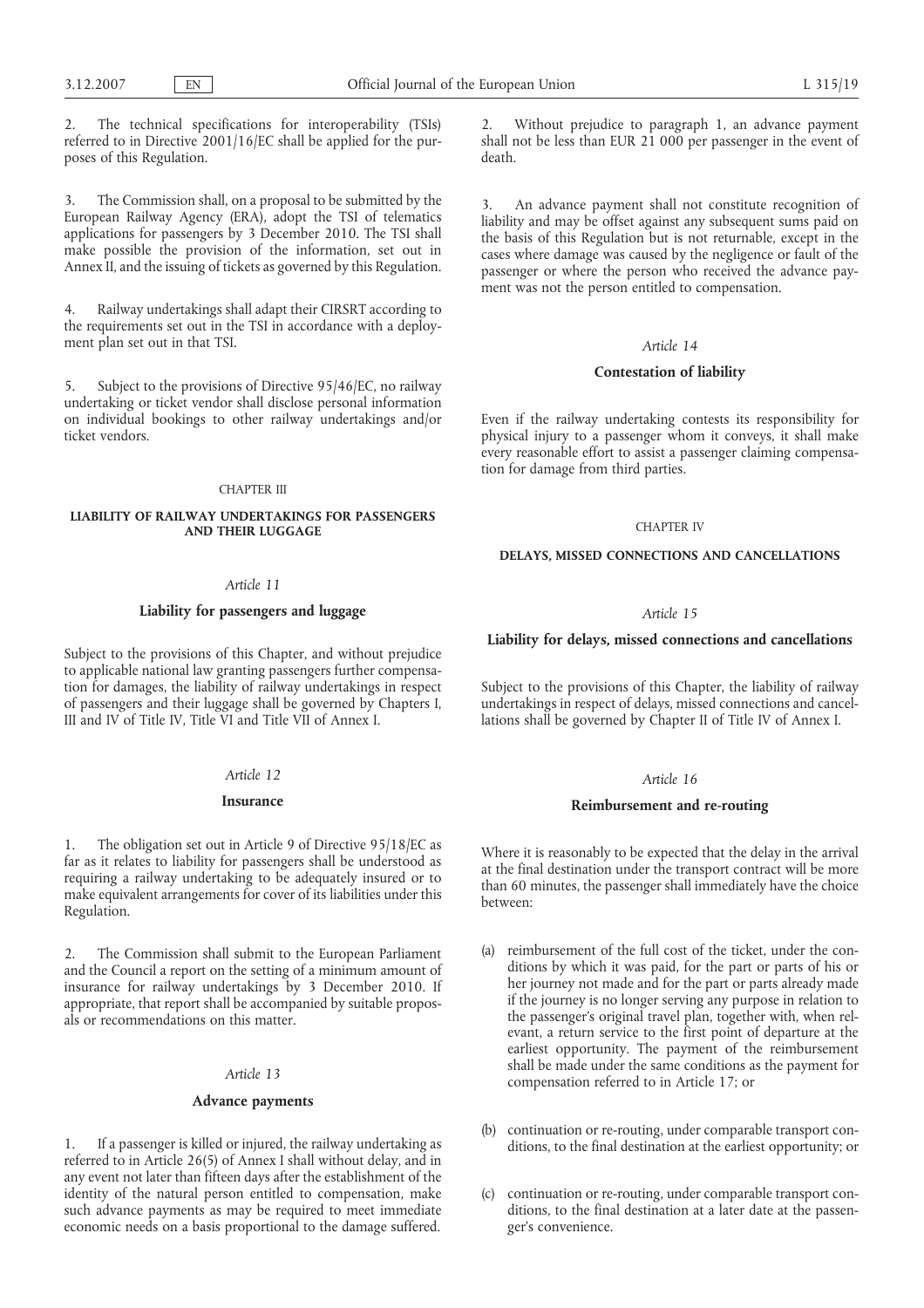# **Compensation of the ticket price**

1. Without losing the right of transport, a passenger may request compensation for delays from the railway undertaking if he or she is facing a delay between the places of departure and destination stated on the ticket for which the ticket has not been reimbursed in accordance with Article 16. The minimum compensations for delays shall be as follows:

- (a) 25 % of the ticket price for a delay of 60 to 119 minutes,
- (b) 50 % of the ticket price for a delay of 120 minutes or more.

Passengers who hold a travel pass or season ticket and who encounter recurrent delays or cancellations during its period of validity may request adequate compensation in accordance with the railway undertaking's compensation arrangements. These arrangements shall state the criteria for determining delay and for the calculation of the compensation.

Compensation for delay shall be calculated in relation to the price which the passenger actually paid for the delayed service.

Where the transport contract is for a return journey, compensation for delay on either the outward or the return leg shall be calculated in relation to half of the price paid for the ticket. In the same way the price for a delayed service under any other form of transport contract allowing travelling several subsequent legs shall be calculated in proportion to the full price.

The calculation of the period of delay shall not take into account any delay that the railway undertaking can demonstrate as having occurred outside the territories in which the Treaty establishing the European Community is applied.

2. The compensation of the ticket price shall be paid within one month after the submission of the request for compensation. The compensation may be paid in vouchers and/or other services if the terms are flexible (in particular regarding the validity period and destination). The compensation shall be paid in money at the request of the passenger.

The compensation of the ticket price shall not be reduced by financial transaction costs such as fees, telephone costs or stamps. Railway undertakings may introduce a minimum threshold under which payments for compensation will not be paid. This threshold shall not exceed EUR 4.

4. The passenger shall not have any right to compensation if he is informed of a delay before he buys a ticket, or if a delay due to continuation on a different service or re-routing remains below 60 minutes.

# *Article 18*

### **Assistance**

1. In the case of a delay in arrival or departure, passengers shall be kept informed of the situation and of the estimated departure time and estimated arrival time by the railway undertaking or by the station manager as soon as such information is available.

2. In the case of any delay as referred to in paragraph 1 of more than 60 minutes, passengers shall also be offered free of charge:

- (a) meals and refreshments in reasonable relation to the waiting time, if they are available on the train or in the station, or can reasonably be supplied;
- (b) hotel or other accommodation, and transport between the railway station and place of accommodation, in cases where a stay of one or more nights becomes necessary or an additional stay becomes necessary, where and when physically possible;
- (c) if the train is blocked on the track, transport from the train to the railway station, to the alternative departure point or to the final destination of the service, where and when physically possible.

3. If the railway service cannot be continued anymore, railway undertakings shall organise as soon as possible alternative transport services for passengers.

Railway undertakings shall, at the request of the passenger, certify on the ticket that the rail service has suffered a delay, led to a missed connection or that it has been cancelled, as the case might be.

5. In applying paragraphs 1, 2 and 3, the operating railway undertaking shall pay particular attention to the needs of disabled persons and persons with reduced mobility and any accompanying persons.

## CHAPTER V

## **DISABLED PERSONS AND PERSONS WITH REDUCED MOBILITY**

# *Article 19*

# **Right to transport**

1. Railway undertakings and station managers shall, with the active involvement of representative organisations of disabled persons and persons with reduced mobility, establish, or shall have in place, non-discriminatory access rules for the transport of disabled persons and persons with reduced mobility.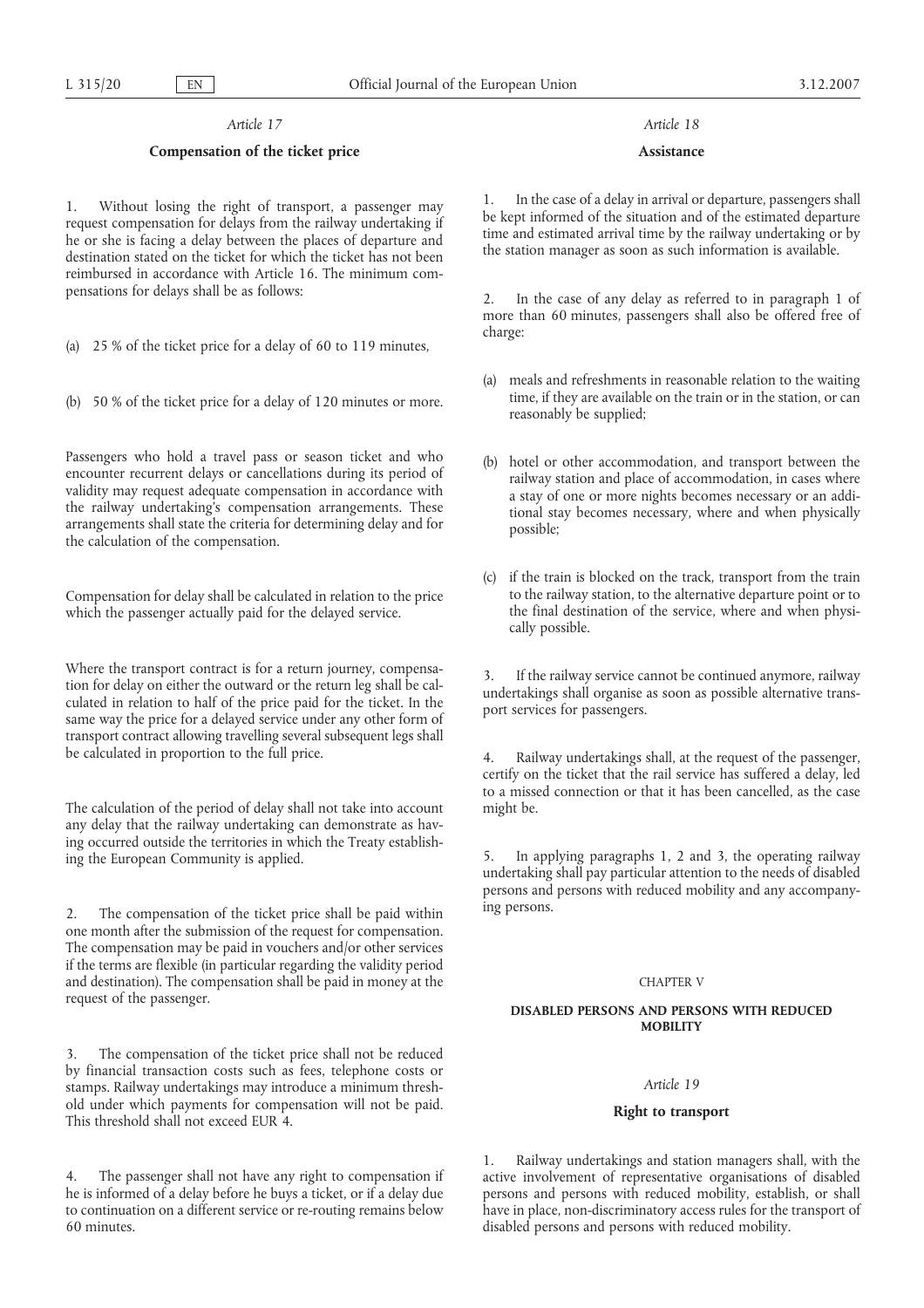2. Reservations and tickets shall be offered to disabled persons and persons with reduced mobility at no additional cost. A railway undertaking, ticket vendor or tour operator may not refuse to accept a reservation from, or issue a ticket to, a disabled person or a person with reduced mobility, or require that such person be accompanied by another person, unless this is strictly necessary in order to comply with the access rules referred to in paragraph 1.

# *Article 20*

# **Information to disabled persons and persons with reduced mobility**

1. Upon request, a railway undertaking, a ticket vendor or a tour operator shall provide disabled persons and persons with reduced mobility with information on the accessibility of rail services and on the access conditions of rolling stock in accordance with the access rules referred to in Article 19(1) and shall inform disabled persons and persons with reduced mobility about facilities on board.

2. When a railway undertaking, ticket vendor and/or tour operator exercises the derogation provided for in Article 19(2), it shall upon request inform in writing the disabled person or person with reduced mobility concerned of its reasons for doing so within five working days of the refusal to make the reservation or to issue the ticket or the imposition of the condition of being accompanied.

#### *Article 21*

# **Accessibility**

1. Railway undertakings and station managers shall, through compliance with the TSI for persons with reduced mobility, ensure that the station, platforms, rolling stock and other facilities are accessible to disabled persons and persons with reduced mobility.

2. In the absence of accompanying staff on board a train or of staff at a station, railway undertakings and station managers shall make all reasonable efforts to enable disabled persons or persons with reduced mobility to have access to travel by rail.

# *Article 22*

## **Assistance at railway stations**

1. On departure from, transit through or arrival at, a staffed railway station of a disabled person or a person with reduced mobility, the station manager shall provide assistance free of charge in such a way that that person is able to board the departing service, or to disembark from the arriving service for which he or she purchased a ticket, without prejudice to the access rules referred to in Article 19(1).

2. Member States may provide for a derogation from paragraph 1 in the case of persons travelling on services which are the subject of a public service contract awarded in conformity with Community law, on condition that the competent authority has put in place alternative facilities or arrangements guaranteeing an equivalent or higher level of accessibility of transport services.

3. In unstaffed stations, railway undertakings and station managers shall ensure that easily accessible information is displayed in accordance with the access rules referred to in Article 19(1) regarding the nearest staffed stations and directly available assistance for disabled persons and persons with reduced mobility.

#### *Article 23*

## **Assistance on board**

Without prejudice to the access rules as referred to in Article 19(1), railway undertakings shall provide disabled persons and persons with reduced mobility assistance free of charge on board a train and during boarding and disembarking from a train.

For the purposes of this Article, assistance on board shall consist of all reasonable efforts to offer assistance to a disabled person or a person with reduced mobility in order to allow that person to have access to the same services in the train as other passengers, should the extent of the person's disability or reduced mobility not allow him or her to have access to those services independently and in safety.

# *Article 24*

#### **Conditions on which assistance is provided**

Railway undertakings, station managers, ticket vendors and tour operators shall cooperate in order to provide assistance to disabled persons and persons with reduced mobility in line with Articles 22 and 23 in accordance with the following points:

- (a) assistance shall be provided on condition that the railway undertaking, the station manager, the ticket vendor or the tour operator with which the ticket was purchased is notified of the person's need for such assistance at least 48 hours before the assistance is needed. Where the ticket permits multiple journeys, one notification shall be sufficient provided that adequate information on the timing of subsequent journeys is provided;
- (b) railway undertakings, station managers, ticket vendors and tour operators shall take all measures necessary for the reception of notifications;
- (c) if no notification is made in accordance with point (a), the railway undertaking and the station manager shall make all reasonable efforts to provide assistance in such a way that the disabled person or person with reduced mobility may travel;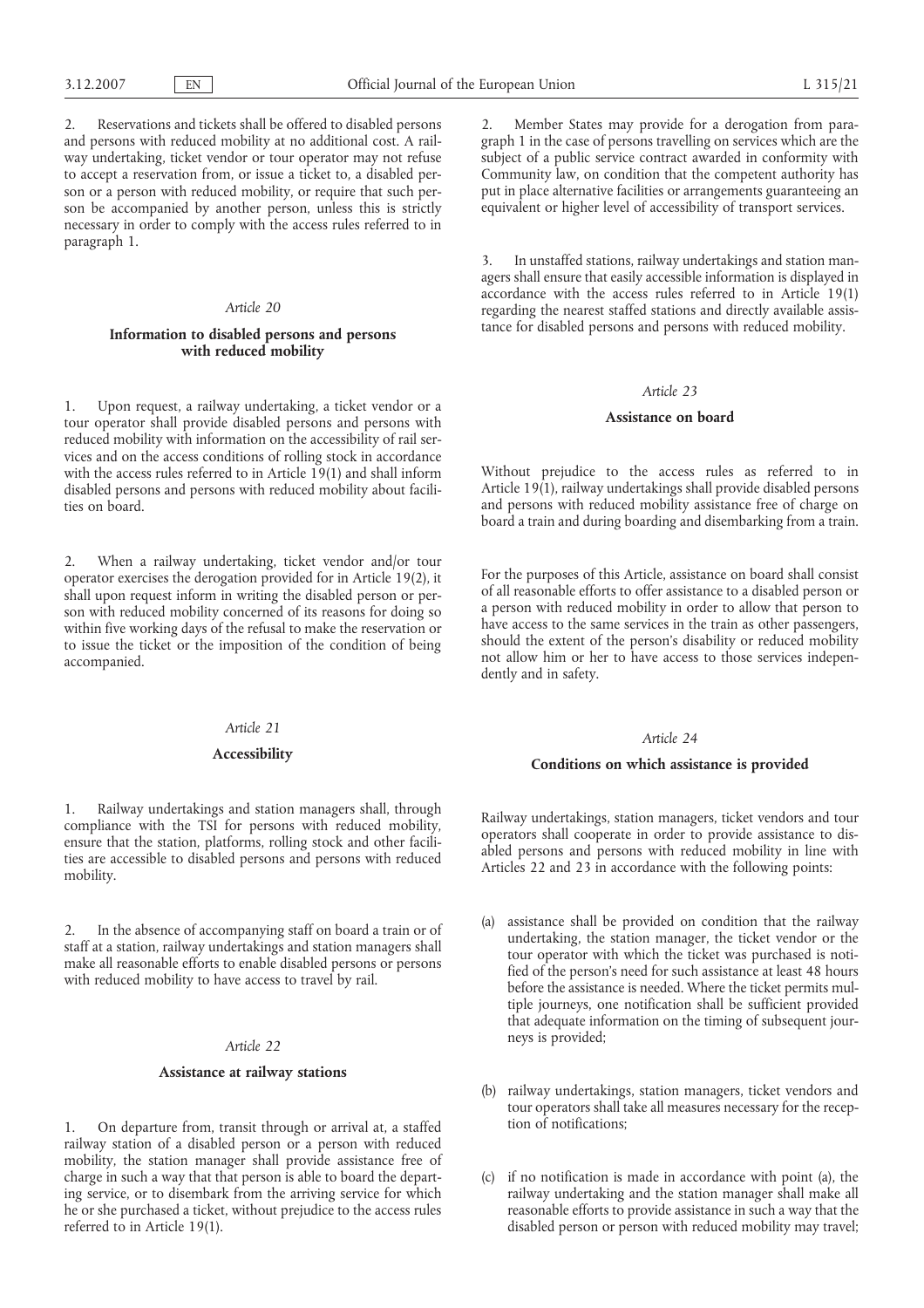- (d) without prejudice to the powers of other entities regarding areas located outside the railway station premises, the station manager or any other authorised person shall designate points, within and outside the railway station, at which disabled persons and persons with reduced mobility can announce their arrival at the railway station and, if need be, request assistance;
- (e) assistance shall be provided on condition that the disabled person or person with reduced mobility present him or herself at the designated point at a time stipulated by the railway undertaking or station manager providing such assistance. Any time stipulated shall not be more than 60 minutes before the published departure time or the time at which all passengers are asked to check in. If no time is stipulated by which the disabled person or person with reduced mobility is required to present him or herself, the person shall present him or herself at the designated point at least 30 minutes before the published departure time or the time at which all passengers are asked to check in.

# **Compensation in respect of mobility equipment or other specific equipment**

If the railway undertaking is liable for the total or partial loss of, or damage to, mobility equipment or other specific equipment used by disabled persons or persons with reduced mobility, no financial limit shall be applicable.

### CHAPTER VI

#### **SECURITY, COMPLAINTS AND QUALITY OF SERVICE**

## *Article 26*

# **Personal security of passengers**

In agreement with public authorities, railway undertakings, infrastructure managers and station managers shall take adequate measures in their respective fields of responsibility and adapt them to the level of security defined by the public authorities to ensure passengers' personal security in railway stations and on trains and to manage risks. They shall cooperate and exchange information on best practices concerning the prevention of acts, which are likely to deteriorate the level of security.

# *Article 27*

#### **Complaints**

1. Railway undertakings shall set up a complaint handling mechanism for the rights and obligations covered in this Regulation. The railway undertaking shall make its contact details and working language(s) widely known to passengers.

2. Passengers may submit a complaint to any railway undertaking involved. Within one month, the addressee of the complaint shall either give a reasoned reply or, in justified cases, inform the passenger by what date within a period of less than three months from the date of the complaint a reply can be expected.

3. The railway undertaking shall publish in the annual report referred to in Article 28 the number and categories of received complaints, processed complaints, response time and possible improvement actions undertaken.

#### *Article 28*

## **Service quality standards**

1. Railway undertakings shall define service quality standards and implement a quality management system to maintain service quality. The service quality standards shall at least cover the items listed in Annex III.

2. Railway undertakings shall monitor their own performance as reflected in the service quality standards. Railway undertakings shall each year publish a report on their service quality performance together with their annual report. The reports on service quality performance shall be published on the Internet website of the railway undertakings. In addition, these reports shall be made available on the Internet website of the ERA.

#### CHAPTER VII

### **INFORMATION AND ENFORCEMENT**

#### *Article 29*

## **Information to passengers about their rights**

1. When selling tickets for journeys by rail, railway undertakings, station managers and tour operators shall inform passengers of their rights and obligations under this Regulation. In order to comply with this information requirement, railway undertakings, station managers and tour operators may use a summary of the provisions of this Regulation prepared by the Commission in all official languages of the European Union institutions and made available to them.

2. Railway undertakings and station managers shall inform passengers in an appropriate manner, at the station and on the train, of the contact details of the body or bodies designated by Member States pursuant to Article 30.

#### *Article 30*

### **Enforcement**

1. Each Member State shall designate a body or bodies responsible for the enforcement of this Regulation. Each body shall take the measures necessary to ensure that the rights of passengers are respected.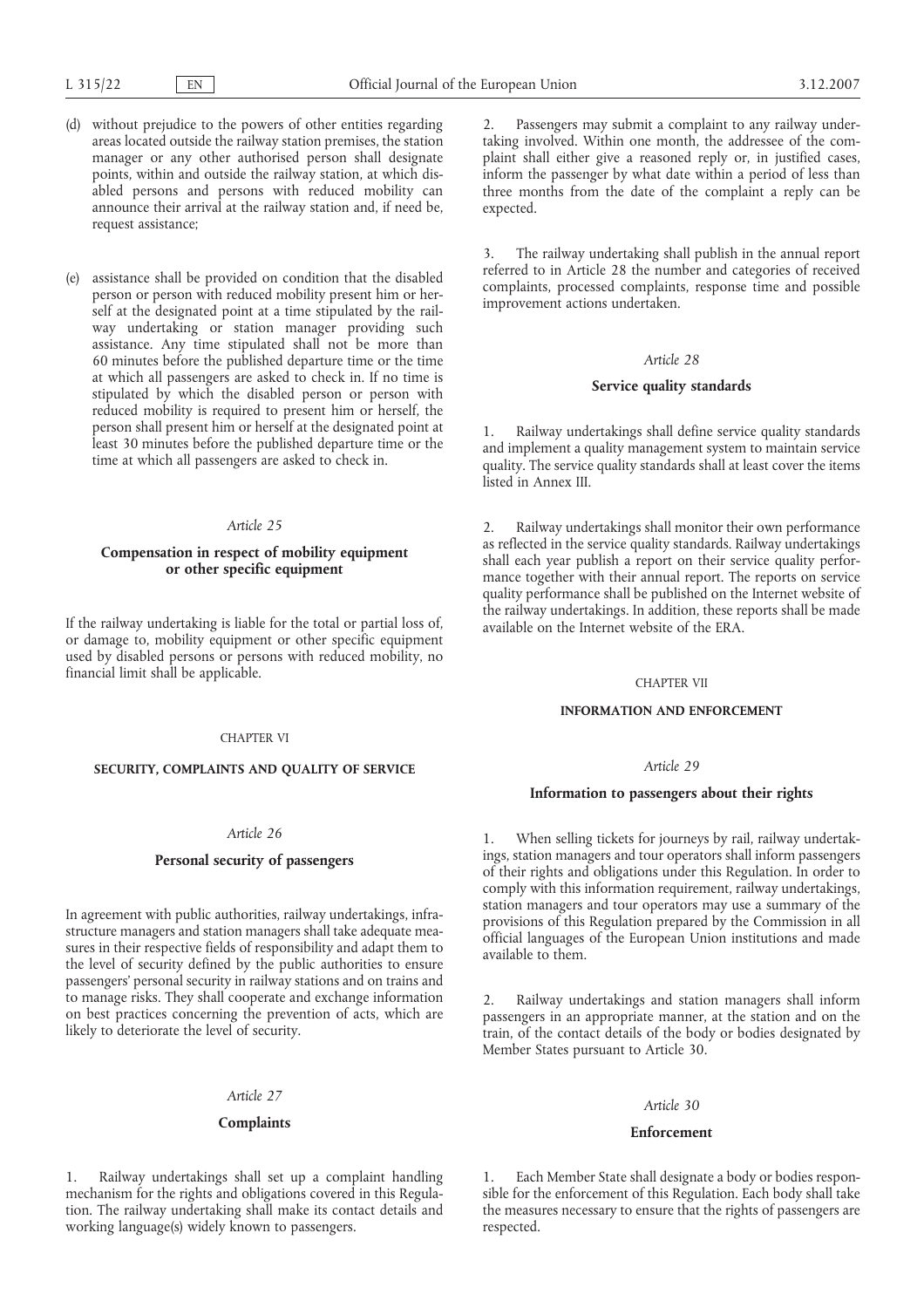Each body shall be independent in its organisation, funding decisions, legal structure and decision-making of any infrastructure manager, charging body, allocation body or railway undertaking.

Member States shall inform the Commission of the body or bodies designated in accordance with this paragraph and of its or their respective responsibilities.

2. Each passenger may complain to the appropriate body designated under paragraph 1, or to any other appropriate body designated by a Member State, about an alleged infringement of this Regulation.

# *Article 31*

## **Cooperation between enforcement bodies**

Enforcement bodies as referred to in Article 30 shall exchange information on their work and decision-making principles and practice for the purpose of coordinating their decision-making principles across the Community. The Commission shall support them in this task.

#### CHAPTER VIII

# **FINAL PROVISIONS**

#### *Article 32*

## **Penalties**

Member States shall lay down the rules on penalties applicable to infringements of the provisions of this Regulation and shall take all measures necessary to ensure that they are implemented. The penalties provided for shall be effective, proportionate and dissuasive. Member States shall notify those rules and measures to the Commission by 3 June 2010 and shall notify it without delay of any subsequent amendment affecting them.

#### *Article 33*

#### **Annexes**

Measures designed to amend non-essential elements of this Regulation by adapting the Annexes thereto, except Annex I, shall be adopted in accordance with the regulatory procedure with scrutiny referred to in Article 35(2).

#### *Article 34*

#### **Amending provisions**

1. Measures designed to amend non-essential elements of this Regulation by supplementing it and necessary for the implementation of Articles 2, 10 and 12 shall be adopted in accordance with the regulatory procedure with scrutiny referred to in Article 35(2).

2. Measures designed to amend non-essential elements of this Regulation by adjusting the financial amounts referred to therein, other than in Annex I, in light of inflation shall be adopted in accordance with the regulatory procedure with scrutiny referred to in Article 35(2).

### *Article 35*

# **Committee procedure**

1. The Commission shall be assisted by the Committee instituted by Article 11a of Directive 91/440/EEC.

2. Where reference is made to this paragraph, Articles 5a(1) to (4), and Article 7 of Decision 1999/468/EC shall apply, having regard to the provisions of Article 8 thereof.

#### *Article 36*

# **Report**

The Commission shall report to the European Parliament and the Council on the implementation and the results of this Regulation by 3 December 2012, and in particular on the service quality standards.

The report shall be based on information to be provided pursuant to this Regulation and to Article 10b of Directive 91/440/EEC. The report shall be accompanied where necessary by appropriate proposals.

## *Article 37*

## **Entry into force**

This Regulation shall enter into force 24 months after the date of its publication in the *Official Journal of the European Union*.

This Regulation shall be binding in its entirety and directly applicable in all Member States.

Done at Strasbourg, 23 October 2007.

*For the European Parliament The President* H.-G. PÖTTERING

*For the Council The President* M. LOBO ANTUNES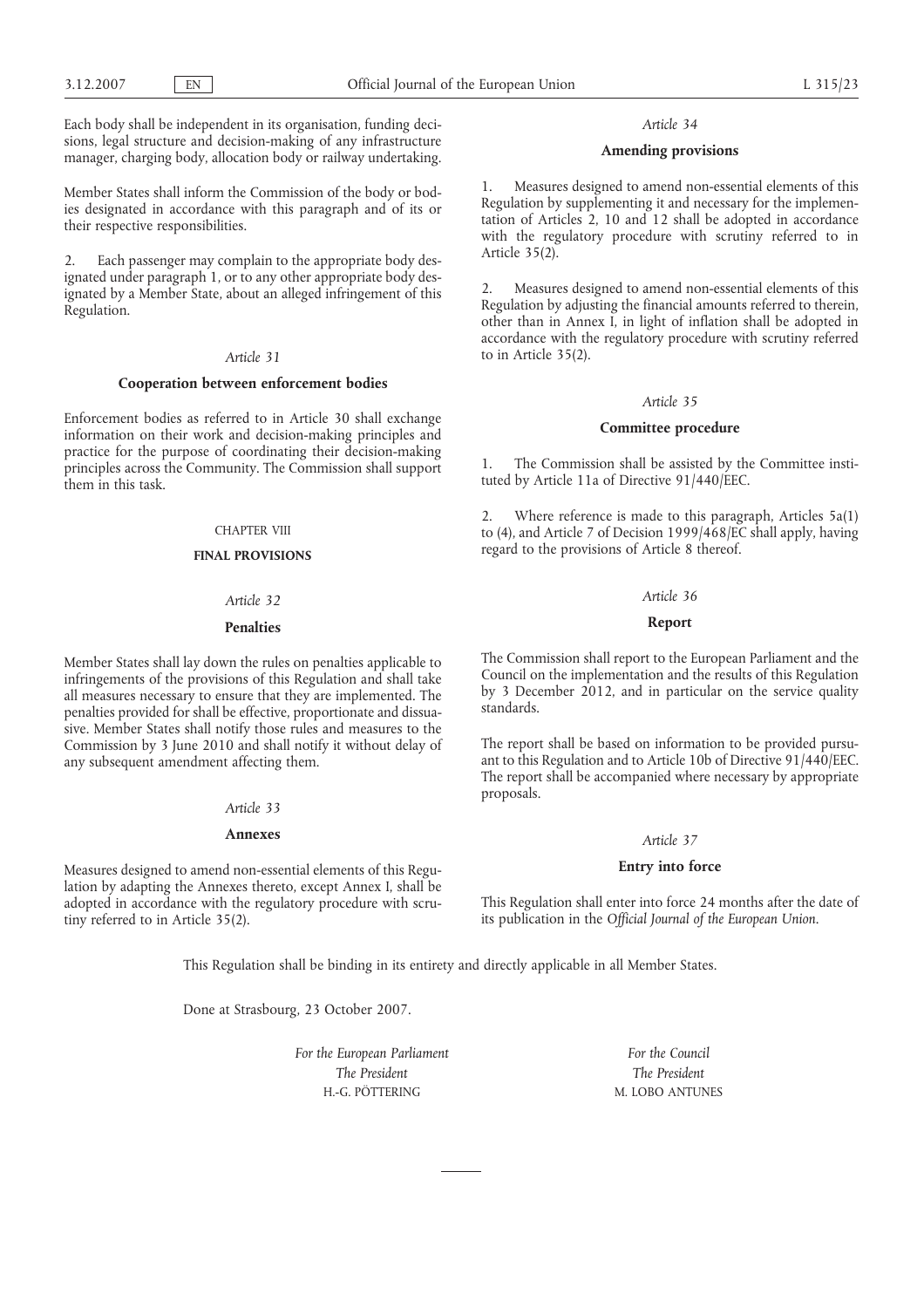### *ANNEX I*

# **Extract from Uniform Rules concerning the contract for international carriage of passengers and luggage by rail (CIV)**

#### *Appendix A*

### **to the Convention Concerning International Carriage by Rail (COTIF) of 9 May 1980, as modified by the Protocol for the modification of the Convention Concerning International Carriage by Rail of 3 June 1999**

# TITLE II

# **CONCLUSION AND PERFORMANCE OF THE CONTRACT OF CARRIAGE**

### *Article 6*

### **Contract of carriage**

1. By the contract of carriage the carrier shall undertake to carry the passenger as well as, where appropriate, luggage and vehicles to the place of destination and to deliver the luggage and vehicles at the place of destination.

2. The contract of carriage must be confirmed by one or more tickets issued to the passenger. However, subject to Article 9 the absence, irregularity or loss of the ticket shall not affect the existence or validity of the contract which shall remain subject to these Uniform Rules.

3. The ticket shall be prima facie evidence of the conclusion and the contents of the contract of carriage.

#### *Article 7*

# **Ticket**

1. The General Conditions of Carriage shall determine the form and content of tickets as well as the language and characters in which they are to be printed and made out.

- 2. The following, at least, must be entered on the ticket:
- (a) the carrier or carriers;
- (b) a statement that the carriage is subject, notwithstanding any clause to the contrary, to these Uniform Rules; this may be indicated by the acronym CIV;
- (c) any other statement necessary to prove the conclusion and contents of the contract of carriage and enabling the passenger to assert the rights resulting from this contract.
- 3. The passenger must ensure, on receipt of the ticket, that it has been made out in accordance with his instructions.
- 4. The ticket shall be transferable if it has not been made out in the passenger's name and if the journey has not begun.

5. The ticket may be established in the form of electronic data registration, which can be transformed into legible written symbols. The procedure used for the registration and treatment of data must be equivalent from the functional point of view, particularly so far as concerns the evidential value of the ticket represented by those data.

#### *Article 8*

### **Payment and refund of the carriage charge**

1. Subject to a contrary agreement between the passenger and the carrier, the carriage charge shall be payable in advance.

2. The General Conditions of Carriage shall determine under what conditions a refund of the carriage charge shall be made.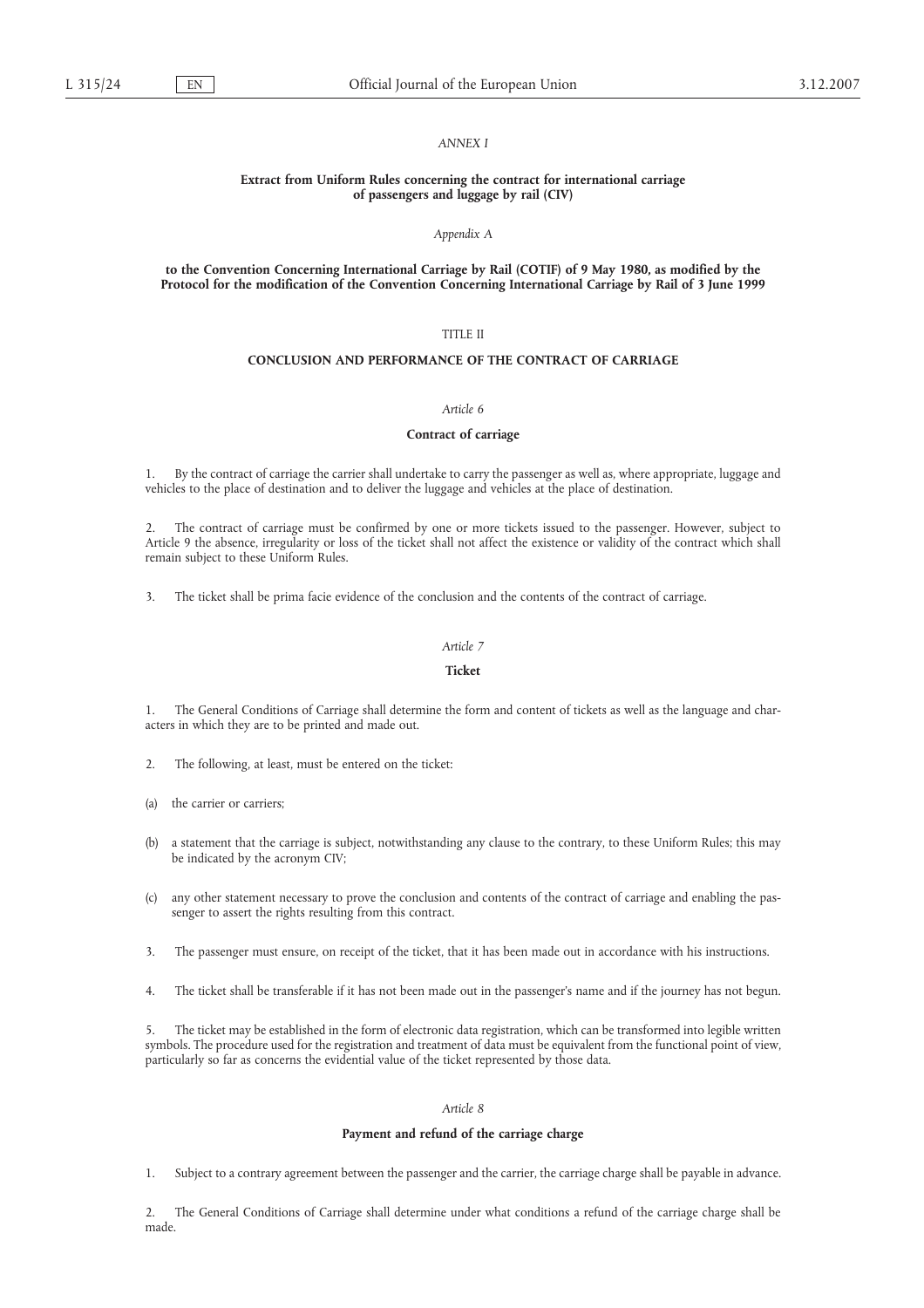## **Right to be carried. Exclusion from carriage**

1. The passenger must, from the start of his journey, be in possession of a valid ticket and produce it on the inspection of tickets. The General Conditions of Carriage may provide:

- that a passenger who does not produce a valid ticket must pay, in addition to the carriage charge, a surcharge;
- (b) that a passenger who refuses to pay the carriage charge or the surcharge upon demand may be required to discontinue his journey;
- (c) if and under what conditions a refund of the surcharge shall be made.
- 2. The General Conditions of Carriage may provide that passengers who:
- (a) present a danger for safety and the good functioning of the operations or for the safety of other passengers,
- (b) inconvenience other passengers in an intolerable manner,

shall be excluded from carriage or may be required to discontinue their journey and that such persons shall not be entitled to a refund of their carriage charge or of any charge for the carriage of registered luggage they may have paid.

# *Article 10*

## **Completion of administrative formalities**

The passenger must comply with the formalities required by customs or other administrative authorities.

# *Article 11*

# **Cancellation and late running of trains. Missed connections**

The carrier must, where necessary, certify on the ticket that the train has been cancelled or the connection missed.

# TITLE III

### **CARRIAGE OF HAND LUGGAGE, ANIMALS, REGISTERED LUGGAGE AND VEHICLES**

# Chapter I

# *Common provisions*

# *Article 12*

# **Acceptable articles and animals**

1. The passenger may take with him articles which can be handled easily (hand luggage) and also live animals in accordance with the General Conditions of Carriage. Moreover, the passenger may take with him cumbersome articles in accordance with the special provisions, contained in the General Conditions of Carriage. Articles and animals likely to annoy or inconvenience passengers or cause damage shall not be allowed as hand luggage.

2. The passenger may consign articles and animals as registered luggage in accordance with the General Conditions of Carriage.

3. The carrier may allow the carriage of vehicles on the occasion of the carriage of passengers in accordance with special provisions, contained in the General Conditions of Carriage.

4. The carriage of dangerous goods as hand luggage, registered luggage as well as in or on vehicles which, in accordance with this Title are carried by rail, must comply with the Regulation concerning the Carriage of Dangerous Goods by Rail (RID).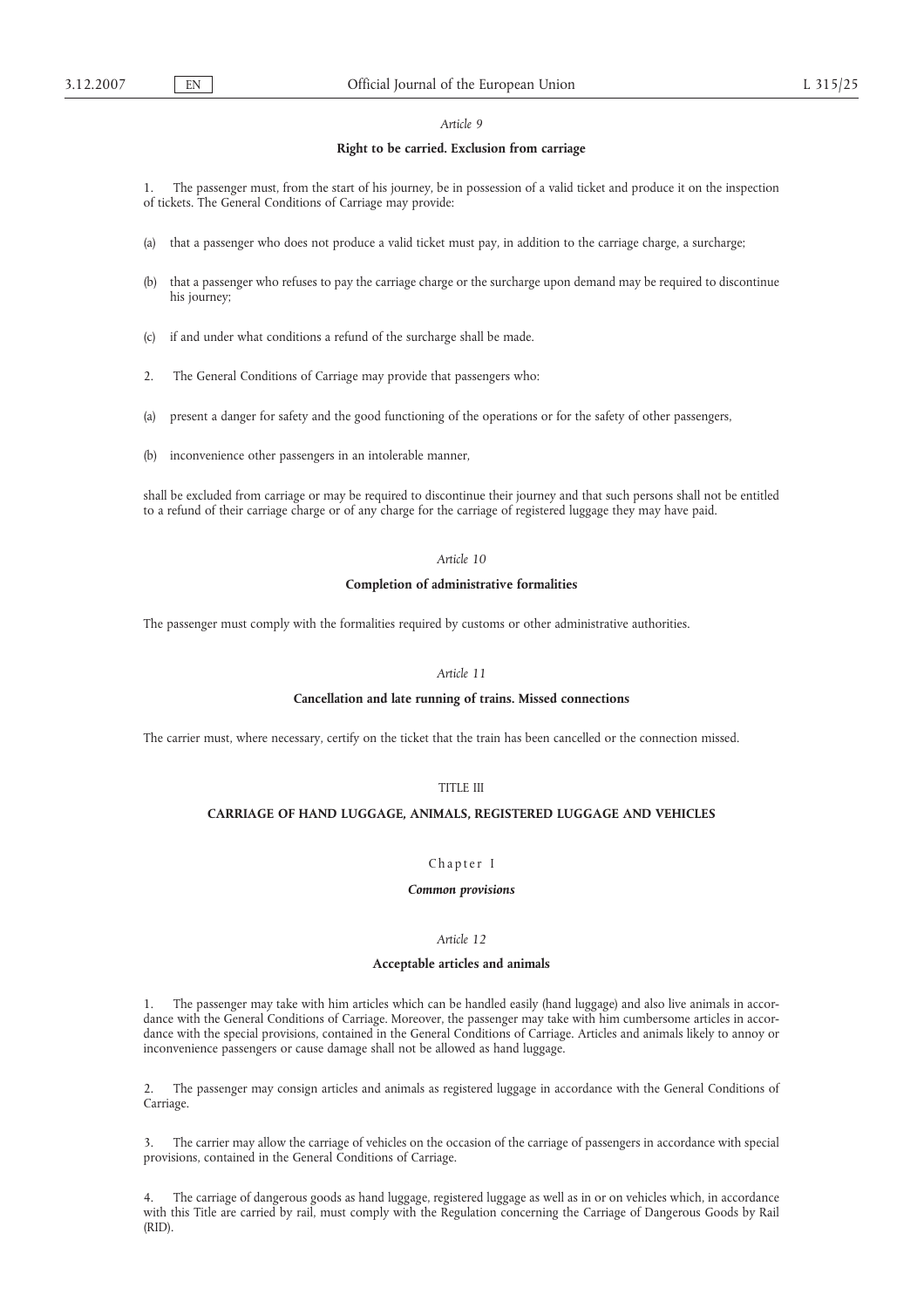# **Examination**

1. When there is good reason to suspect a failure to observe the conditions of carriage, the carrier shall have the right to examine whether the articles (hand luggage, registered luggage, vehicles including their loading) and animals carried comply with the conditions of carriage, unless the laws and prescriptions of the State in which the examination would take place prohibit such examination. The passenger must be invited to attend the examination. If he does not appear or cannot be reached, the carrier must require the presence of two independent witnesses.

2. If it is established that the conditions of carriage have not been respected, the carrier can require the passenger to pay the costs arising from the examination.

# *Article 14*

#### **Completion of administrative formalities**

The passenger must comply with the formalities required by customs or other administrative authorities when, on being carried, he has articles (hand luggage, registered luggage, vehicles including their loading) or animals carried. He shall be present at the inspection of these articles save where otherwise provided by the laws and prescriptions of each State.

### Chapter II

### *Hand luggage and animals*

#### *Article 15*

# **Supervision**

It shall be the passenger's responsibility to supervise the hand luggage and animals that he takes with him.

### Chapter III

### *Registered luggage*

# *Article 16*

### **Consignment of registered luggage**

1. The contractual obligations relating to the forwarding of registered luggage must be established by a luggage registration voucher issued to the passenger.

2. Subject to Article 22 the absence, irregularity or loss of the luggage registration voucher shall not affect the existence or the validity of the agreements concerning the forwarding of the registered luggage, which shall remain subject to these Uniform Rules.

3. The luggage registration voucher shall be prima facie evidence of the registration of the luggage and the conditions of its carriage.

4. Subject to evidence to the contrary, it shall be presumed that when the carrier took over the registered luggage it was apparently in a good condition, and that the number and the mass of the items of luggage corresponded to the entries on the luggage registration voucher.

# *Article 17*

### **Luggage registration voucher**

1. The General Conditions of Carriage shall determine the form and content of the luggage registration voucher as well as the language and characters in which it is to be printed and made out. Article 7(5) shall apply *mutatis mutandis.*

2. The following, at least, must be entered on the luggage registration voucher:

- (a) the carrier or carriers;
- (b) a statement that the carriage is subject, notwithstanding any clause to the contrary, to these Uniform Rules; this may be indicated by the acronym CIV;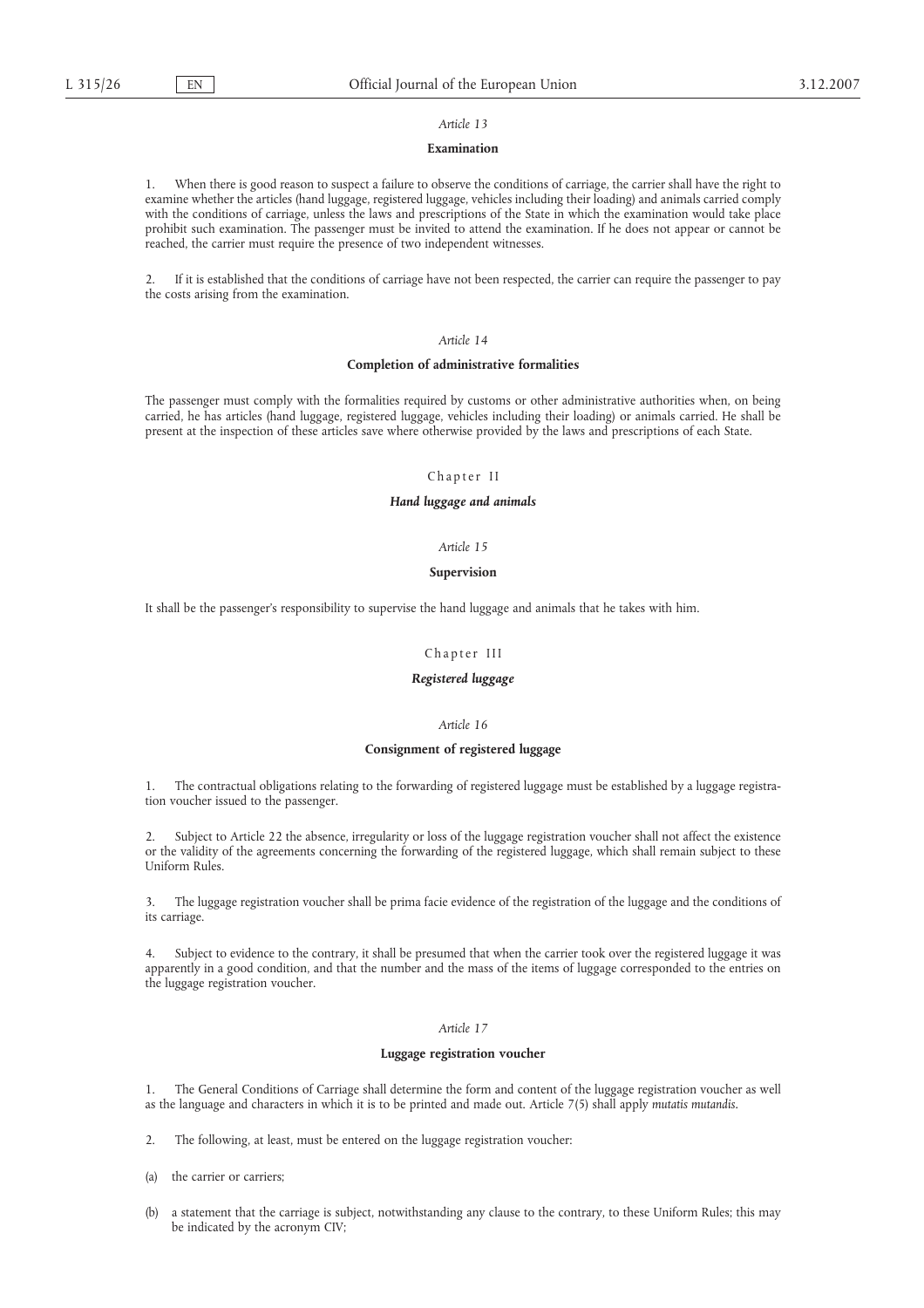(c) any other statement necessary to prove the contractual obligations relating to the forwarding of the registered luggage and enabling the passenger to assert the rights resulting from the contract of carriage.

The passenger must ensure, on receipt of the luggage registration voucher, that it has been made out in accordance with his instructions.

### *Article 18*

#### **Registration and carriage**

1. Save where the General Conditions of Carriage otherwise provide, luggage shall be registered only on production of a ticket valid at least as far as the destination of the luggage. In other respects the registration of luggage shall be carried out in accordance with the prescriptions in force at the place of consignment.

2. When the General Conditions of Carriage provide that luggage may be accepted for carriage without production of a ticket, the provisions of these Uniform Rules determining the rights and obligations of the passenger in respect of his registered luggage shall apply *mutatis mutandis* to the consignor of registered luggage.

3. The carrier can forward the registered luggage by another train or by another mode of transport and by a different route from that taken by the passenger.

#### *Article 19*

# **Payment of charges for the carriage of registered luggage**

Subject to a contrary agreement between the passenger and the carrier, the charge for the carriage of registered luggage shall be payable on registration.

## *Article 20*

# **Marking of registered luggage**

The passenger must indicate on each item of registered luggage in a clearly visible place, in a sufficiently durable and legible manner:

- (a) his name and address;
- (b) the place of destination.

#### *Article 21*

#### **Right to dispose of registered luggage**

1. If circumstances permit and if customs requirements or the requirements of other administrative authorities are not thereby contravened, the passenger can request luggage to be handed back at the place of consignment on surrender of the luggage registration voucher and, if the General Conditions of Carriage so require, on production of the ticket.

2. The General Conditions of Carriage may contain other provisions concerning the right to dispose of registered luggage, in particular modifications of the place of destination and the possible financial consequences to be borne by the passenger.

# *Article 22*

# **Delivery**

Registered luggage shall be delivered on surrender of the luggage registration voucher and, where appropriate, on payment of the amounts chargeable against the consignment.

The carrier shall be entitled, but not obliged, to examine whether the holder of the voucher is entitled to take delivery.

It shall be equivalent to delivery to the holder of the luggage registration voucher if, in accordance with the prescriptions in force at the place of destination:

- (a) the luggage has been handed over to the customs or octroi authorities at their premises or warehouses, when these are not subject to the carrier's supervision;
- (b) live animals have been handed over to third parties.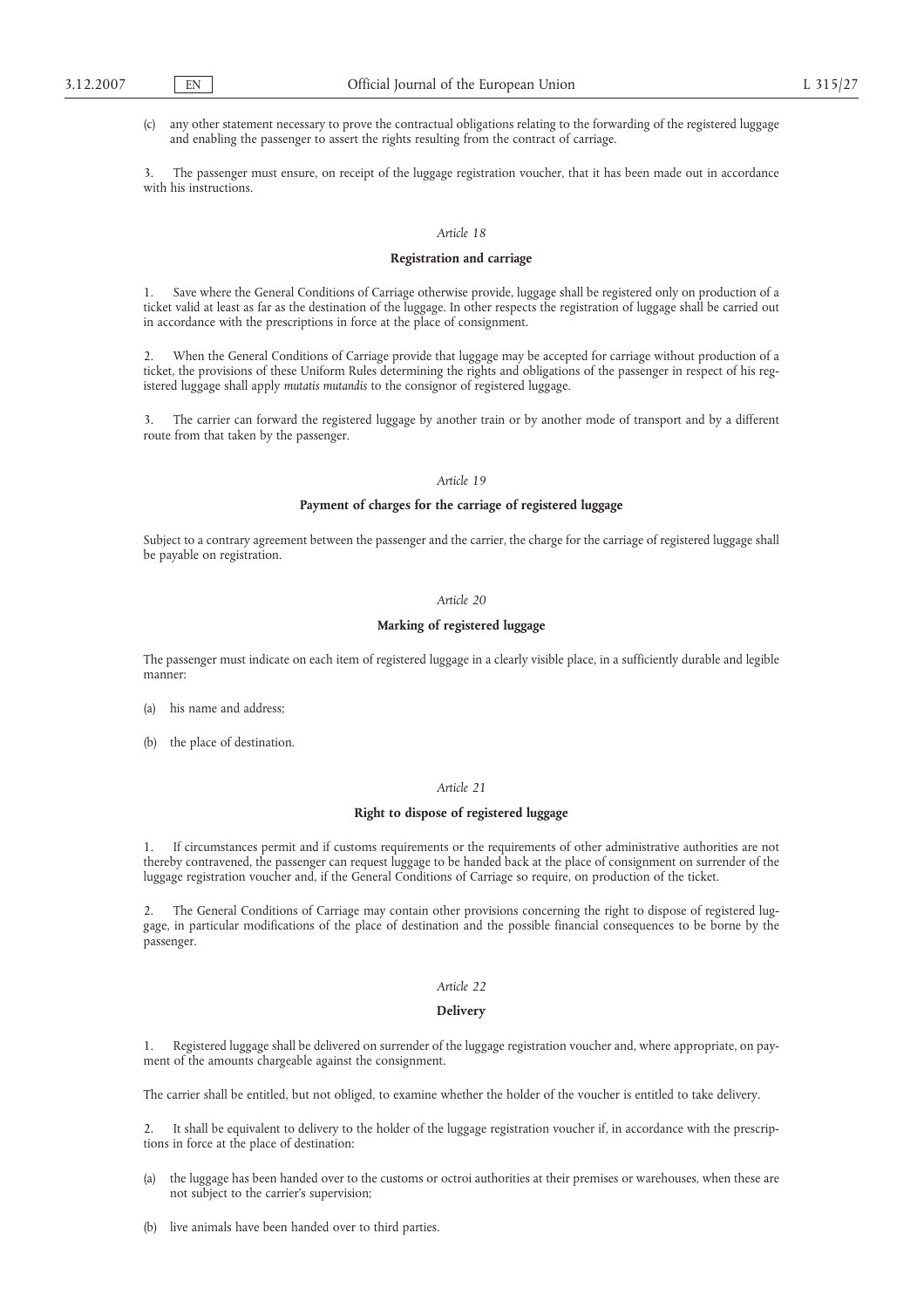3. The holder of the luggage registration voucher may require delivery of the luggage at the place of destination as soon as the agreed time and, where appropriate, the time necessary for the operations carried out by customs or other administrative authorities, has elapsed.

4. Failing surrender of the luggage registration voucher, the carrier shall only be obliged to deliver the luggage to the person proving his right thereto; if the proof offered appears insufficient, the carrier may require security to be given.

5. Luggage shall be delivered at the place of destination for which it has been registered.

6. The holder of a luggage registration voucher whose luggage has not been delivered may require the day and time to be endorsed on the voucher when he requested delivery in accordance with paragraph 3.

The person entitled may refuse to accept the luggage if the carrier does not comply with his request to carry out an examination of the registered luggage in order to establish alleged damage.

8. In all other respects delivery of luggage shall be carried out in accordance with the prescriptions in force at the place of destination.

# Chapter IV

### *Vehicles*

# *Article 23*

# **Conditions of carriage**

The special provisions governing the carriage of vehicles, contained in the General Conditions of Carriage, shall specify in particular the conditions governing acceptance for carriage, registration, loading and carriage, unloading and delivery as well as the obligations of the passenger.

# *Article 24*

#### **Carriage voucher**

1. The contractual obligations relating to the carriage of vehicles must be established by a carriage voucher issued to the passenger. The carriage voucher may be integrated into the passenger's ticket.

2. The special provisions governing the carriage of vehicles, contained in the General Conditions of Carriage, shall determine the form and content of the carriage voucher as well as the language and the characters in which it is to be printed and made out. Article 7(5) shall apply *mutatis mutandis*.

3. The following, at least, must be entered on the carriage voucher:

- (a) the carrier or carriers;
- (b) a statement that the carriage is subject, notwithstanding any clause to the contrary, to these Uniform Rules; this may be indicated by the acronym CIV;
- (c) any other statement necessary to prove the contractual obligations relating to the carriage of vehicles and enabling the passenger to assert the rights resulting from the contract of carriage.

The passenger must ensure, on receipt of the carriage voucher, that it has been made out in accordance with his instructions.

# *Article 25*

#### **Applicable law**

Subject to the provisions of this Chapter, the provisions of Chapter III relating to the carriage of luggage shall apply to vehicles.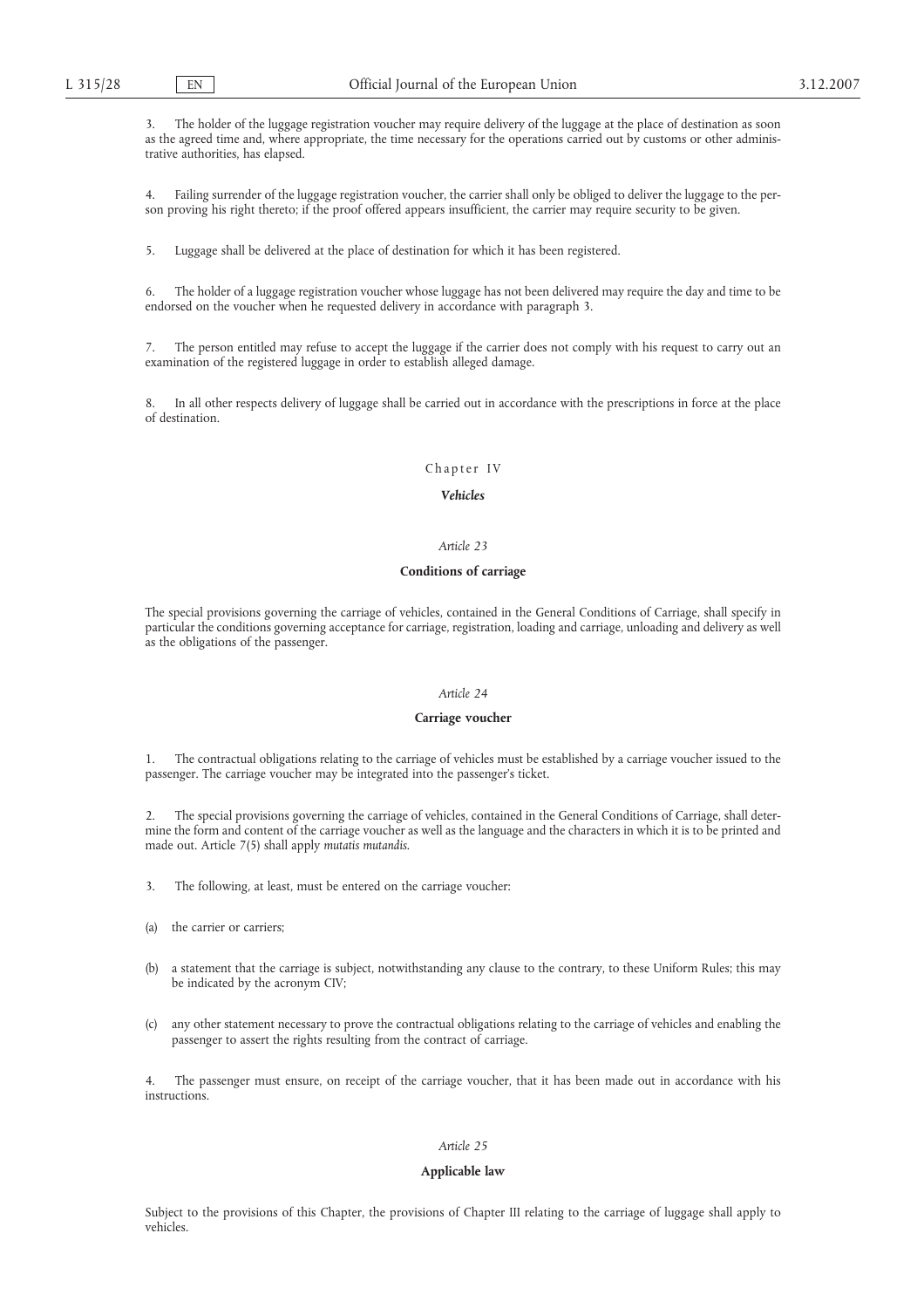# TITLE IV

## **LIABILITY OF THE CARRIER**

# Chapter I

#### *Liability in case of death of, or personal injury to, passengers*

# *Article 26*

#### **Basis of liability**

1. The carrier shall be liable for the loss or damage resulting from the death of, personal injuries to, or any other physical or mental harm to, a passenger, caused by an accident arising out of the operation of the railway and happening while the passenger is in, entering or alighting from railway vehicles whatever the railway infrastructure used.

- 2. The carrier shall be relieved of this liability
- (a) if the accident has been caused by circumstances not connected with the operation of the railway and which the carrier, in spite of having taken the care required in the particular circumstances of the case, could not avoid and the consequences of which he was unable to prevent;
- (b) to the extent that the accident is due to the fault of the passenger;
- (c) if the accident is due to the behaviour of a third party which the carrier, in spite of having taken the care required in the particular circumstances of the case, could not avoid and the consequences of which he was unable to prevent; another undertaking using the same railway infrastructure shall not be considered as a third party; the right of recourse shall not be affected.

If the accident is due to the behaviour of a third party and if, in spite of that, the carrier is not entirely relieved of his liability in accordance with paragraph 2, letter c), he shall be liable in full up to the limits laid down in these Uniform Rules but without prejudice to any right of recourse which the carrier may have against the third party.

4. These Uniform Rules shall not affect any liability which may be incurred by the carrier in cases not provided for in paragraph 1.

5. If carriage governed by a single contract of carriage is performed by successive carriers, the carrier bound pursuant to the contract of carriage to provide the service of carriage in the course of which the accident happened shall be liable in case of death of, and personal injuries to, passengers. When this service has not been provided by the carrier, but by a substitute carrier, the two carriers shall be jointly and severally liable in accordance with these Uniform Rules.

# *Article 27*

# **Damages in case of death**

- 1. In case of death of the passenger the damages shall comprise:
- (a) any necessary costs following the death, in particular those of transport of the body and the funeral expenses;
- (b) if death does not occur at once, the damages provided for in Article 28.

2. If, through the death of the passenger, persons whom he had, or would have had, a legal duty to maintain are deprived of their support, such persons shall also be compensated for that loss. Rights of action for damages of persons whom the passenger was maintaining without being legally bound to do so, shall be governed by national law.

# *Article 28*

# **Damages in case of personal injury**

In case of personal injury or any other physical or mental harm to the passenger the damages shall comprise:

- (a) any necessary costs, in particular those of treatment and of transport;
- (b) compensation for financial loss, due to total or partial incapacity to work, or to increased needs.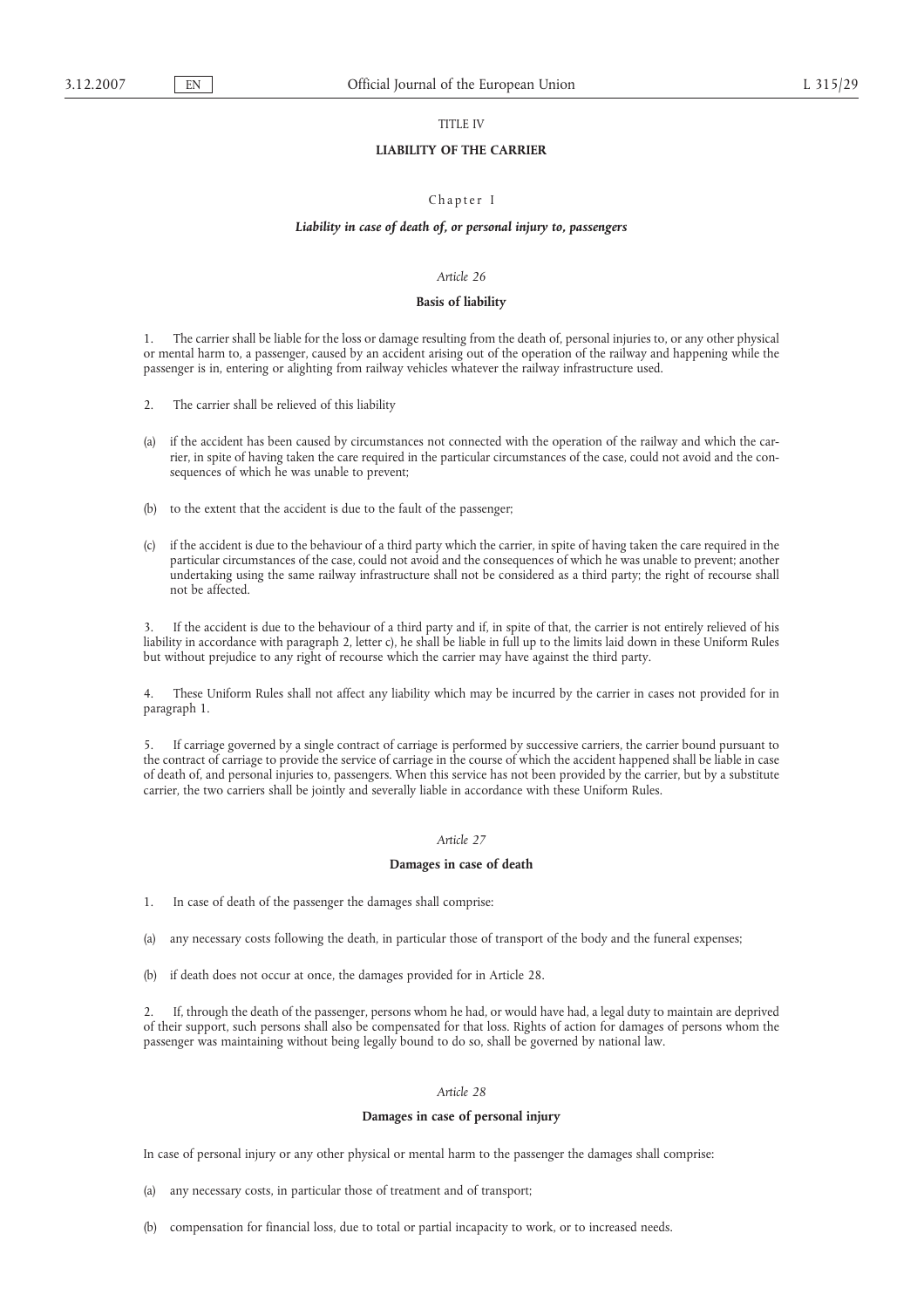#### **Compensation for other bodily harm**

National law shall determine whether and to what extent the carrier must pay damages for bodily harm other than that for which there is provision in Articles 27 and 28.

# *Article 30*

### **Form and amount of damages in case of death and personal injury**

1. The damages under Article 27(2) and Article 28(b) must be awarded in the form of a lump sum. However, if national law permits payment of an annuity, the damages shall be awarded in that form if so requested by the injured passenger or by the persons entitled referred to in Article 27(2).

2. The amount of damages to be awarded pursuant to paragraph 1 shall be determined in accordance with national law. However, for the purposes of these Uniform Rules, the upper limit per passenger shall be set at 175 000 units of account as a lump sum or as an annual annuity corresponding to that sum, where national law provides for an upper limit of less than that amount.

#### *Article 31*

### **Other modes of transport**

1. Subject to paragraph 2, the provisions relating to the liability of the carrier in case of death of, or personal injury to, passengers shall not apply to loss or damage arising in the course of carriage which, in accordance with the contract of carriage, was not carriage by rail.

2. However, where railway vehicles are carried by ferry, the provisions relating to liability in case of death of, or personal injury to, passengers shall apply to loss or damage referred to in Article 26(1) and Article 33(1), caused by an accident arising out of the operation of the railway and happening while the passenger is in, entering or alighting from the said vehicles.

When, because of exceptional circumstances, the operation of the railway is temporarily suspended and the passengers are carried by another mode of transport, the carrier shall be liable pursuant to these Uniform Rules.

#### Chapter II

# *Liability in case of failure to keep to the timetable*

## *Article 32*

### **Liability in case of cancellation, late running of trains or missed connections**

1. The carrier shall be liable to the passenger for loss or damage resulting from the fact that, by reason of cancellation, the late running of a train or a missed connection, his journey cannot be continued the same day, or that a continuation of the journey the same day could not reasonably be required because of given circumstances. The damages shall comprise the reasonable costs of accommodation as well as the reasonable costs occasioned by having to notify persons expecting the passenger.

2. The carrier shall be relieved of this liability, when the cancellation, late running or missed connection is attributable to one of the following causes:

- (a) circumstances not connected with the operation of the railway which the carrier, in spite of having taken the care required in the particular circumstances of the case, could not avoid and the consequences of which he was unable to prevent;
- (b) fault on the part of the passenger; or
- (c) the behaviour of a third party which the carrier, in spite of having taken the care required in the particular circumstances of the case, could not avoid and the consequences of which he was unable to prevent; another undertaking using the same railway infrastructure shall not be considered as a third party; the right of recourse shall not be affected.

3. National law shall determine whether and to what extent the carrier must pay damages for harm other than that provided for in paragraph 1. This provision shall be without prejudice to Article 44.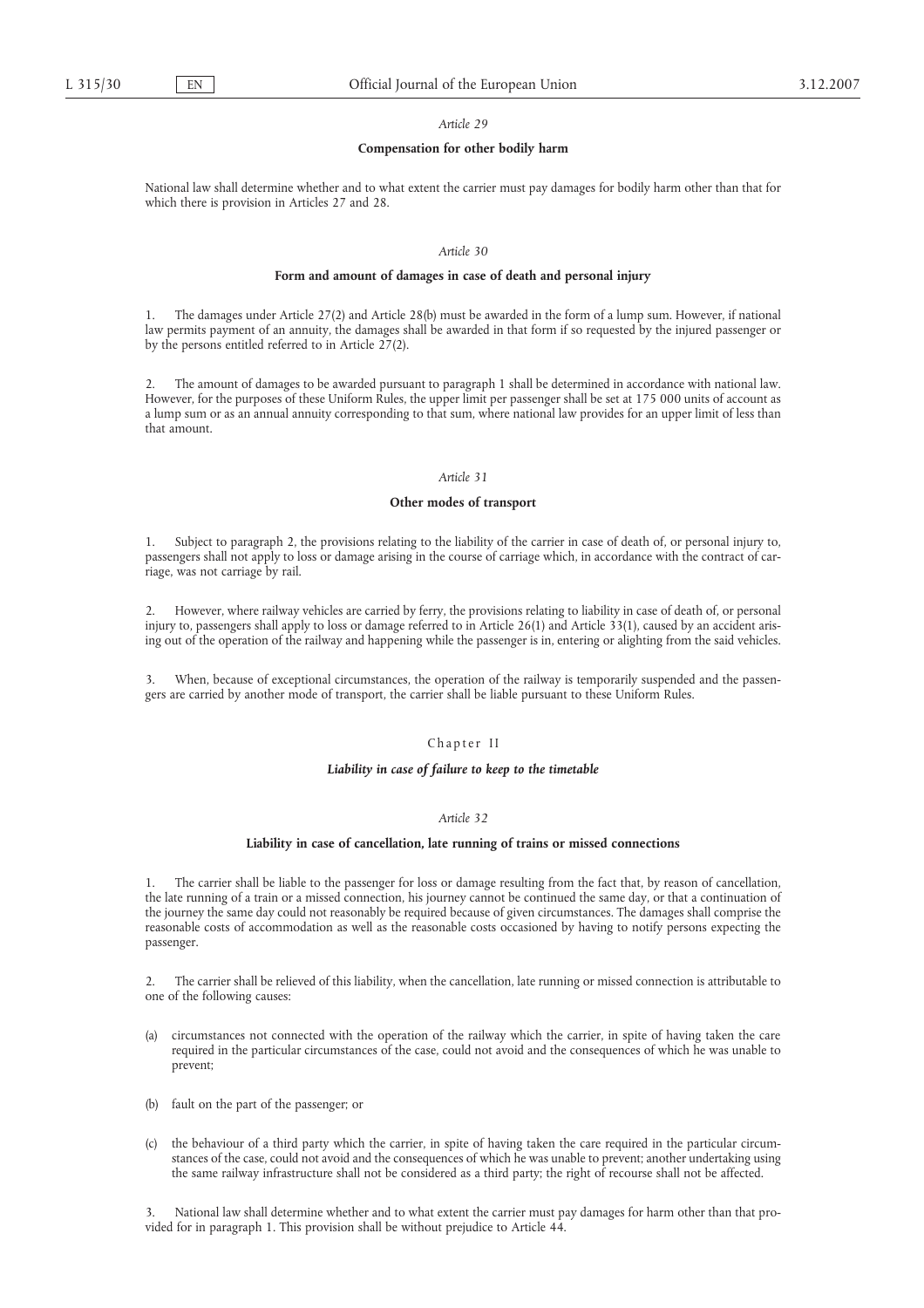# Chapter III

# *Liability in respect of hand luggage, animals, registered luggage and vehicles*

# *SECTION 1*

### **Hand luggage and animals**

### *Article 33*

# **Liability**

1. In case of death of, or personal injury to, passengers the carrier shall also be liable for the loss or damage resulting from the total or partial loss of, or damage to, articles which the passenger had on him or with him as hand luggage; this shall apply also to animals which the passenger had brought with him. Article 26 shall apply *mutatis mutandis*.

2. In other respects, the carrier shall not be liable for the total or partial loss of, or damage to, articles, hand luggage or animals the supervision of which is the responsibility of the passenger in accordance with Article 15, unless this loss or damage is caused by the fault of the carrier. The other Articles of Title IV, with exception of Article 51, and Title VI shall not apply in this case.

#### *Article 34*

# **Limit of damages in case of loss of or damage to articles**

When the carrier is liable under Article 33(1), he must pay compensation up to a limit of 1 400 units of account per passenger.

### *Article 35*

### **Exclusion of liability**

The carrier shall not be liable to the passenger for loss or damage arising from the fact that the passenger does not conform to the formalities required by customs or other administrative authorities.

# *SECTION 2*

# **Registered luggage**

# *Article 36*

#### **Basis of liability**

1. The carrier shall be liable for loss or damage resulting from the total or partial loss of, or damage to, registered luggage between the time of taking over by the carrier and the time of delivery as well as from delay in delivery.

2. The carrier shall be relieved of this liability to the extent that the loss, damage or delay in delivery was caused by a fault of the passenger, by an order given by the passenger other than as a result of the fault of the carrier, by an inherent defect in the registered luggage or by circumstances which the carrier could not avoid and the consequences of which he was unable to prevent.

3. The carrier shall be relieved of this liability to the extent that the loss or damage arises from the special risks inherent in one or more of the following circumstances:

(a) the absence or inadequacy of packing;

- (b) the special nature of the luggage;
- (c) the consignment as luggage of articles not acceptable for carriage.

# *Article 37*

#### **Burden of proof**

1. The burden of proving that the loss, damage or delay in delivery was due to one of the causes specified in Article 36(2) shall lie on the carrier.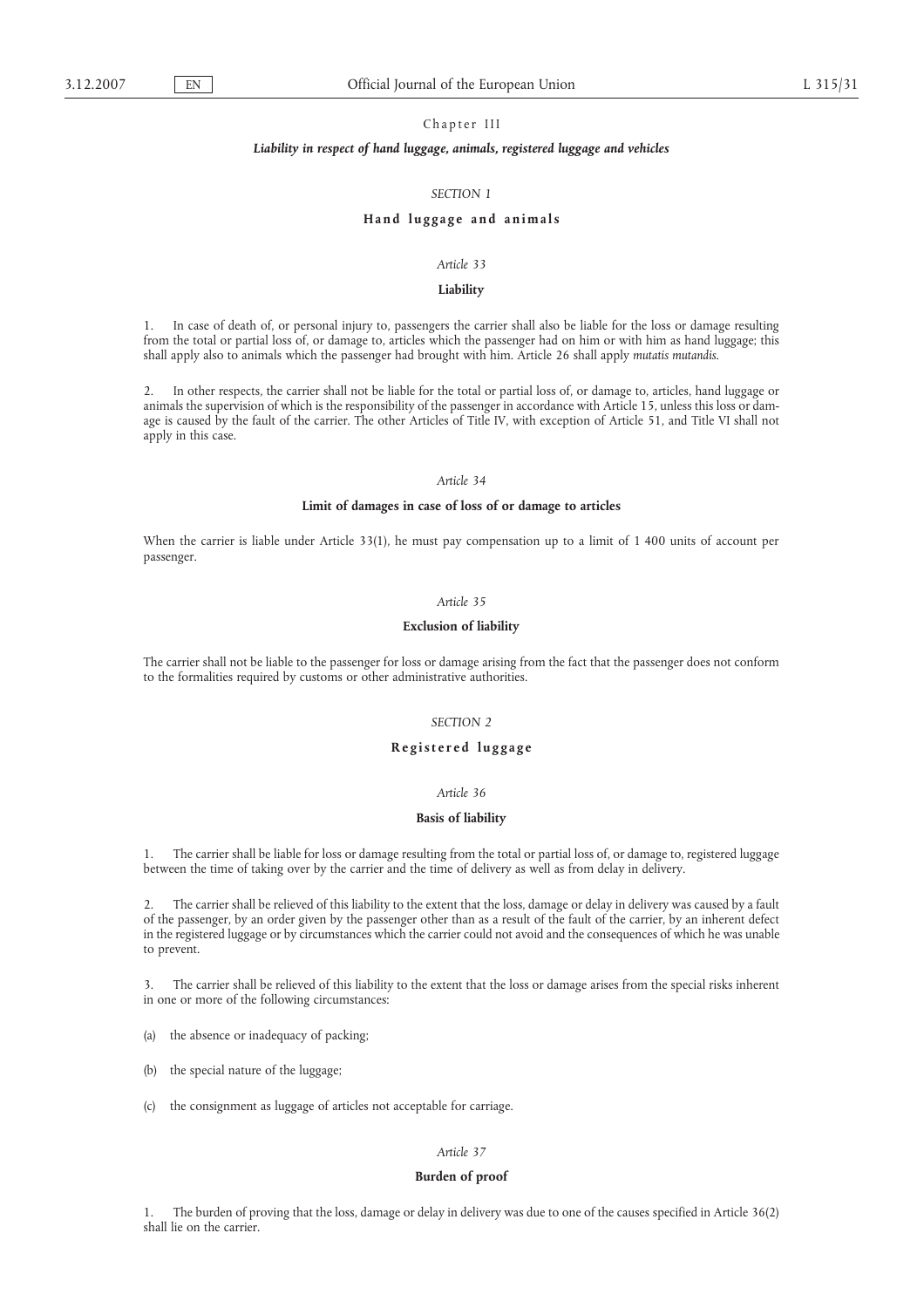2. When the carrier establishes that, having regard to the circumstances of a particular case, the loss or damage could have arisen from one or more of the special risks referred to in Article 36(3), it shall be presumed that it did so arise. The person entitled shall, however, have the right to prove that the loss or damage was not attributable either wholly or in part to one of those risks.

#### *Article 38*

#### **Successive carriers**

If carriage governed by a single contract is performed by several successive carriers, each carrier, by the very act of taking over the luggage with the luggage registration voucher or the vehicle with the carriage voucher, shall become a party to the contract of carriage in respect of the forwarding of luggage or the carriage of vehicles, in accordance with the terms of the luggage registration voucher or of the carriage voucher and shall assume the obligations arising therefrom. In such a case each carrier shall be responsible for the carriage over the entire route up to delivery.

# *Article 39*

# **Substitute carrier**

1. Where the carrier has entrusted the performance of the carriage, in whole or in part, to a substitute carrier, whether or not in pursuance of a right under the contract of carriage to do so, the carrier shall nevertheless remain liable in respect of the entire carriage.

2. All the provisions of these Uniform Rules governing the liability of the carrier shall apply also to the liability of the substitute carrier for the carriage performed by him. Articles 48 and 52 shall apply if an action is brought against the servants or any other persons whose services the substitute carrier makes use of for the performance of the carriage.

3. Any special agreement under which the carrier assumes obligations not imposed by these Uniform Rules or waives rights conferred by these Uniform Rules shall be of no effect in respect of the substitute carrier who has not accepted it expressly and in writing. Whether or not the substitute carrier has accepted it, the carrier shall nevertheless remain bound by the obligations or waivers resulting from such special agreement.

4. Where and to the extent that both the carrier and the substitute carrier are liable, their liability shall be joint and several.

5. The aggregate amount of compensation payable by the carrier, the substitute carrier and their servants and other persons whose services they make use of for the performance of the carriage shall not exceed the limits provided for in these Uniform Rules.

6. This Article shall not prejudice rights of recourse which may exist between the carrier and the substitute carrier.

### *Article 40*

### **Presumption of loss**

1. The person entitled may, without being required to furnish further proof, consider an item of luggage as lost when it has not been delivered or placed at his disposal within 14 days after a request for delivery has been made in accordance with Article 22(3).

2. If an item of luggage deemed to have been lost is recovered within one year after the request for delivery, the carrier must notify the person entitled if his address is known or can be ascertained.

3. Within thirty days after receipt of a notification referred to in paragraph 2, the person entitled may require the item of luggage to be delivered to him. In that case he must pay the charges in respect of carriage of the item from the place of consignment to the place where delivery is effected and refund the compensation received less, where appropriate, any costs included therein. Nevertheless he shall retain his rights to claim compensation for delay in delivery provided for in Article 43.

4. If the item of luggage recovered has not been claimed within the period stated in paragraph 3 or if it is recovered more than one year after the request for delivery, the carrier shall dispose of it in accordance with the laws and prescriptions in force at the place where the item of luggage is situated.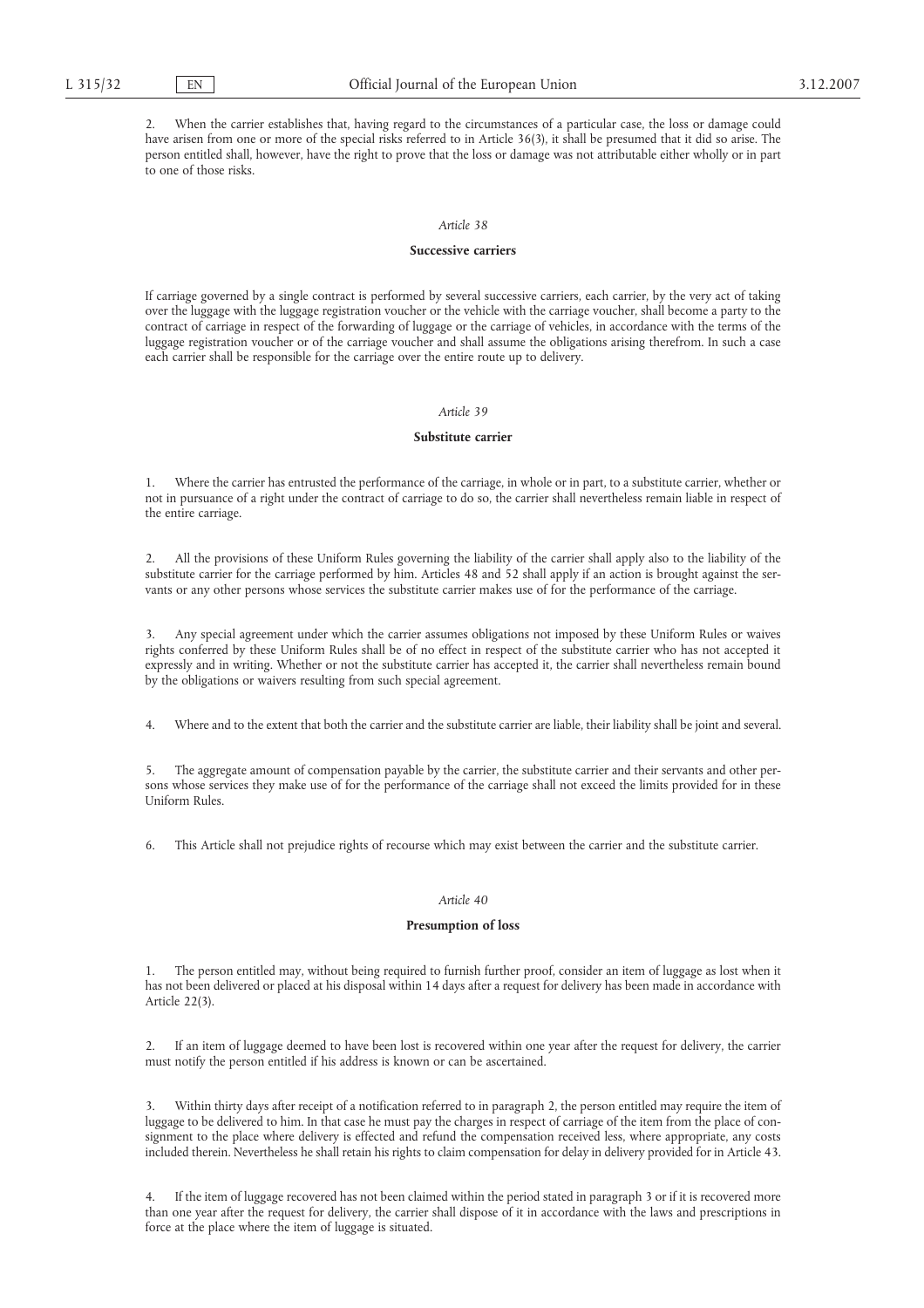# **Compensation for loss**

- 1. In case of total or partial loss of registered luggage, the carrier must pay, to the exclusion of all other damages:
- (a) if the amount of the loss or damage suffered is proved, compensation equal to that amount but not exceeding 80 units of account per kilogram of gross mass short or 1 200 units of account per item of luggage;
- (b) if the amount of the loss or damage suffered is not established, liquidated damages of 20 units of account per kilogram of gross mass short or 300 units of account per item of luggage.

The method of compensation, by kilogram missing or by item of luggage, shall be determined by the General Conditions of Carriage.

2. The carrier must in addition refund the charge for the carriage of luggage and the other sums paid in relation to the carriage of the lost item as well as the customs duties and excise duties already paid.

# *Article 42*

### **Compensation for damage**

1. In case of damage to registered luggage, the carrier must pay compensation equivalent to the loss in value of the luggage, to the exclusion of all other damages.

- 2. The compensation shall not exceed:
- (a) if all the luggage has lost value through damage, the amount which would have been payable in case of total loss;
- (b) if only part of the luggage has lost value through damage, the amount which would have been payable had that part been lost.

#### *Article 43*

#### **Compensation for delay in delivery**

1. In case of delay in delivery of registered luggage, the carrier must pay in respect of each whole period of 24 hours after delivery has been requested, but subject to a maximum of 14 days:

- (a) if the person entitled proves that loss or damage has been suffered thereby, compensation equal to the amount of the loss or damage, up to a maximum of 0,80 units of account per kilogram of gross mass of the luggage or 14 units of account per item of luggage, delivered late;
- (b) if the person entitled does not prove that loss or damage has been suffered thereby, liquidated damages of 0,14 units of account per kilogram of gross mass of the luggage or 2,80 units of account per item of luggage, delivered late.

The methods of compensation, by kilogram missing or by item of luggage, shall be determined by the General Conditions of Carriage.

2. In case of total loss of luggage, the compensation provided for in paragraph 1 shall not be payable in addition to that provided for in Article 41.

3. In case of partial loss of luggage, the compensation provided for in paragraph 1 shall be payable in respect of that part of the luggage which has not been lost.

4. In case of damage to luggage not resulting from delay in delivery the compensation provided for in paragraph 1 shall, where appropriate, be payable in addition to that provided for in Article 42.

5. In no case shall the total of compensation provided for in paragraph 1 together with that payable under Articles 41 and 42 exceed the compensation which would be payable in case of total loss of the luggage.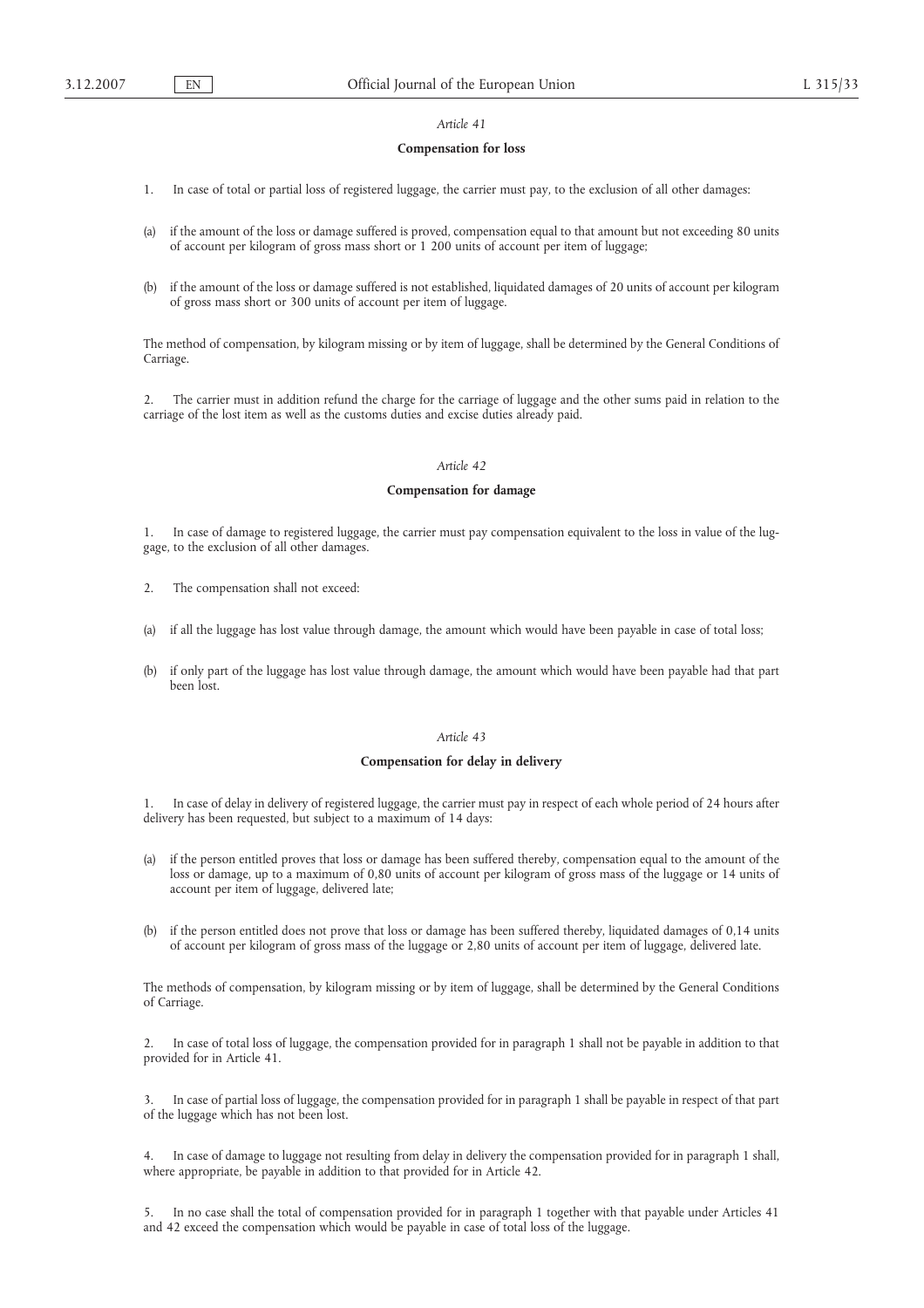# *SECTION 3*

## **Vehicles**

## *Article 44*

#### **Compensation for delay**

1. In case of delay in loading for a reason attributable to the carrier or delay in delivery of a vehicle, the carrier must, if the person entitled proves that loss or damage has been suffered thereby, pay compensation not exceeding the amount of the carriage charge.

2. If, in case of delay in loading for a reason attributable to the carrier, the person entitled elects not to proceed with the contract of carriage, the carriage charge shall be refunded to him. In addition the person entitled may, if he proves that loss or damage has been suffered as a result of the delay, claim compensation not exceeding the carriage charge.

### *Article 45*

#### **Compensation for loss**

In case of total or partial loss of a vehicle the compensation payable to the person entitled for the loss or damage proved shall be calculated on the basis of the usual value of the vehicle. It shall not exceed 8 000 units of account. A loaded or unloaded trailer shall be considered as a separate vehicle.

### *Article 46*

#### **Liability in respect of other articles**

1. In respect of articles left inside the vehicle or situated in boxes (e.g. luggage or ski boxes) fixed to the vehicle, the carrier shall be liable only for loss or damage caused by his fault. The total compensation payable shall not exceed 1 400 units of account.

2. So far as concerns articles stowed on the outside of the vehicle, including the boxes referred to in paragraph 1, the carrier shall be liable in respect of articles placed on the outside of the vehicle only if it is proved that the loss or damage results from an act or omission, which the carrier has committed either with intent to cause such a loss or damage or recklessly and with knowledge that such loss or damage would probably result.

#### *Article 47*

#### **Applicable law**

Subject to the provisions of this Section, the provisions of Section 2 relating to liability for luggage shall apply to vehicles.

### Chapter IV

#### *Common provisions*

# *Article 48*

# **Loss of right to invoke the limits of liability**

The limits of liability provided for in these Uniform Rules as well as the provisions of national law, which limit the compensation to a fixed amount, shall not apply if it is proved that the loss or damage results from an act or omission, which the carrier has committed either with intent to cause such loss or damage, or recklessly and with knowledge that such loss or damage would probably result.

### *Article 49*

### **Conversion and interest**

1. Where the calculation of compensation requires the conversion of sums expressed in foreign currency, conversion shall be at the exchange rate applicable on the day and at the place of payment of the compensation.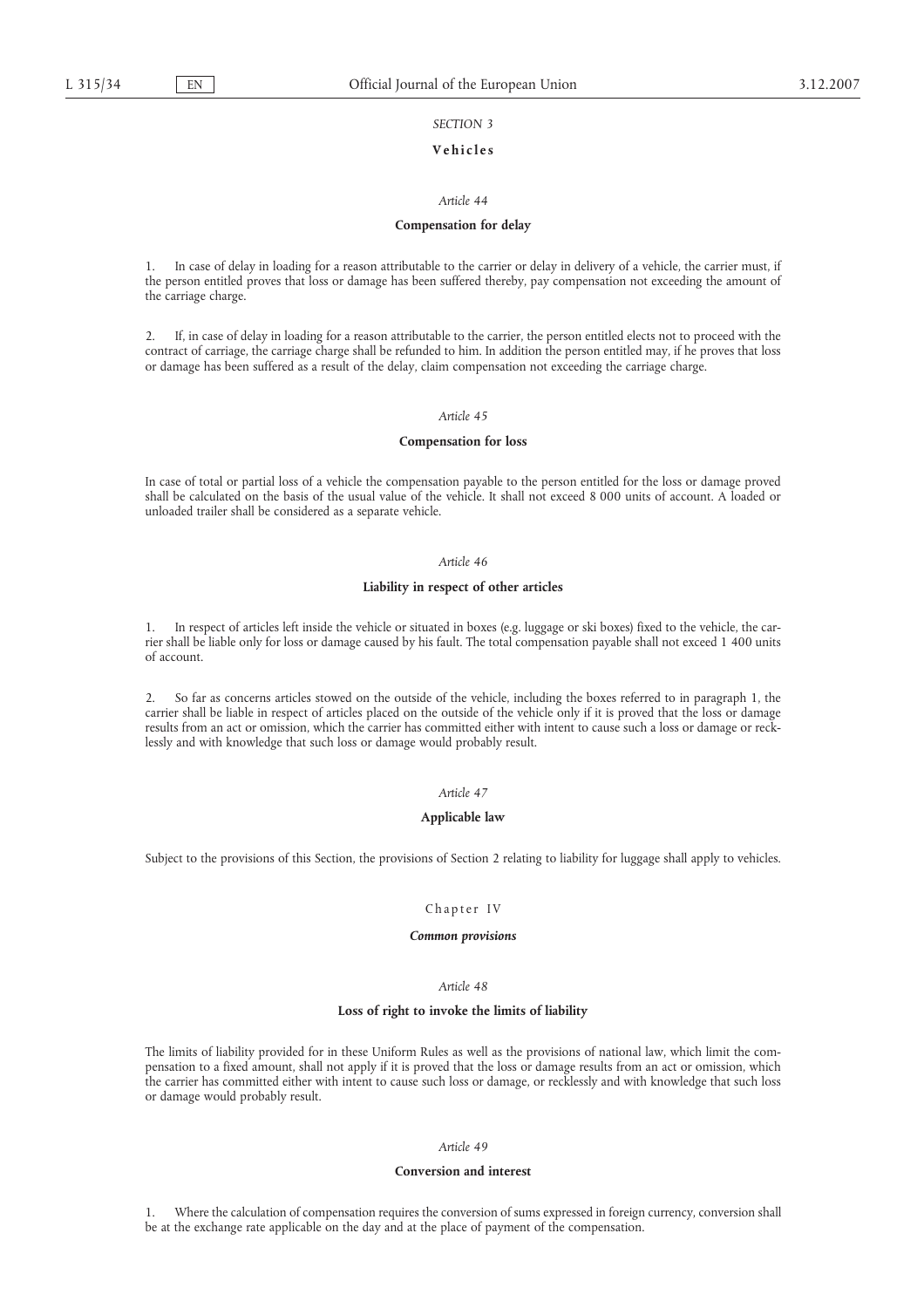2. The person entitled may claim interest on compensation, calculated at five per cent per annum, from the day of the claim provided for in Article 55 or, if no such claim has been made, from the day on which legal proceedings were instituted.

3. However, in the case of compensation payable pursuant to Articles 27 and 28, interest shall accrue only from the day on which the events relevant to the assessment of the amount of compensation occurred, if that day is later than that of the claim or the day when legal proceedings were instituted.

In the case of luggage, interest shall only be payable if the compensation exceeds 16 units of account per luggage registration voucher.

5. In the case of luggage, if the person entitled does not submit to the carrier, within a reasonable time allotted to him, the supporting documents required for the amount of the claim to be finally settled, no interest shall accrue between the expiry of the time allotted and the actual submission of such documents.

# *Article 50*

#### **Liability in case of nuclear incidents**

The carrier shall be relieved of liability pursuant to these Uniform Rules for loss or damage caused by a nuclear incident when the operator of a nuclear installation or another person who is substituted for him is liable for the loss or damage pursuant to the laws and prescriptions of a State governing liability in the field of nuclear energy.

### *Article 51*

# **Persons for whom the carrier is liable**

The carrier shall be liable for his servants and other persons whose services he makes use of for the performance of the carriage, when these servants and other persons are acting within the scope of their functions. The managers of the railway infrastructure on which the carriage is performed shall be considered as persons whose services the carrier makes use of for the performance of the carriage.

## *Article 52*

# **Other actions**

1. In all cases where these Uniform Rules shall apply, any action in respect of liability, on whatever grounds, may be brought against the carrier only subject to the conditions and limitations laid down in these Uniform Rules.

2. The same shall apply to any action brought against the servants and other persons for whom the carrier is liable pursuant to Article 51.

# TITLE V

# **LIABILITY OF THE PASSENGER**

# *Article 53*

#### **Special principles of liability**

The passenger shall be liable to the carrier for any loss or damage:

- (a) resulting from failure to fulfil his obligations pursuant to
	- 1. Articles 10, 14 and 20,
	- 2. the special provisions for the carriage of vehicles, contained in the General Conditions of Carriage, or
	- 3. the Regulation concerning the International Carriage of Dangerous Goods by Rail (RID), or
- (b) caused by articles and animals that he brings with him,

unless he proves that the loss or damage was caused by circumstances that he could not avoid and the consequences of which he was unable to prevent, despite the fact that he exercised the diligence required of a conscientious passenger. This provision shall not affect the liability of the carrier pursuant to Articles 26 and 33(1).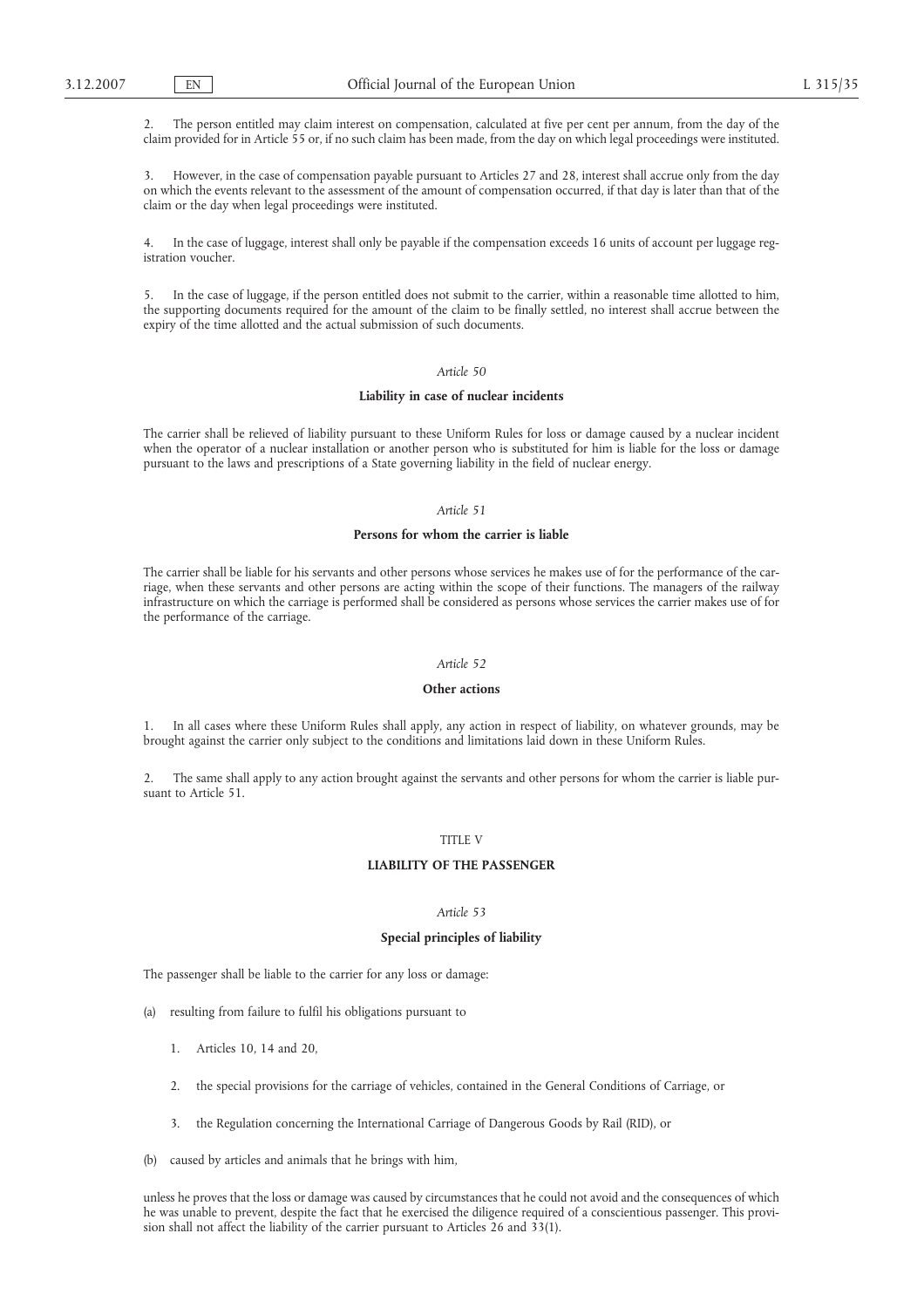# TITLE VI

# **ASSERTION OF RIGHTS**

## *Article 54*

#### **Ascertainment of partial loss or damage**

1. When partial loss of, or damage to, an article carried in the charge of the carrier (luggage, vehicles) is discovered or presumed by the carrier or alleged by the person entitled, the carrier must without delay, and if possible in the presence of the person entitled, draw up a report stating, according to the nature of the loss or damage, the condition of the article and, as far as possible, the extent of the loss or damage, its cause and the time of its occurrence.

2. A copy of the report must be supplied free of charge to the person entitled.

3. Should the person entitled not accept the findings in the report, he may request that the condition of the luggage or vehicle and the cause and amount of the loss or damage be ascertained by an expert appointed either by the parties to the contract of carriage or by a court or tribunal. The procedure to be followed shall be governed by the laws and prescriptions of the State in which such ascertainment takes place.

## *Article 55*

# **Claims**

1. Claims relating to the liability of the carrier in case of death of, or personal injury to, passengers must be addressed in writing to the carrier against whom an action may be brought. In the case of a carriage governed by a single contract and performed by successive carriers the claims may also be addressed to the first or the last carrier as well as to the carrier having his principal place of business or the branch or agency which concluded the contract of carriage in the State where the passenger is domiciled or habitually resident.

2. Other claims relating to the contract of carriage must be addressed in writing to the carrier specified in Article 56(2) and (3).

3. Documents which the person entitled thinks fit to submit with the claim shall be produced either in the original or as copies, where appropriate, the copies duly certified if the carrier so requires. On settlement of the claim, the carrier may require the surrender of the ticket, the luggage registration voucher and the carriage voucher.

#### *Article 56*

#### **Carriers against whom an action may be brought**

1. An action based on the liability of the carrier in case of death of, or personal injury to, passengers may only be brought against the carrier who is liable pursuant to Article 26(5).

2. Subject to paragraph 4 other actions brought by passengers based on the contract of carriage may be brought only against the first carrier, the last carrier or the carrier having performed the part of carriage on which the event giving rise to the proceedings occurred.

3. When, in the case of carriage performed by successive carriers, the carrier who must deliver the luggage or the vehicle is entered with his consent on the luggage registration voucher or the carriage voucher, an action may be brought against him in accordance with paragraph 2 even if he has not received the luggage or the vehicle.

4. An action for the recovery of a sum paid pursuant to the contract of carriage may be brought against the carrier who has collected that sum or against the carrier on whose behalf it was collected.

5. An action may be brought against a carrier other than those specified in paragraphs 2 and 4 when instituted by way of counter-claim or by way of exception in proceedings relating to a principal claim based on the same contract of carriage.

6. To the extent that these Uniform Rules apply to the substitute carrier, an action may also be brought against him.

If the plaintiff has a choice between several carriers, his right to choose shall be extinguished as soon as he brings an action against one of them; this shall also apply if the plaintiff has a choice between one or more carriers and a substitute carrier.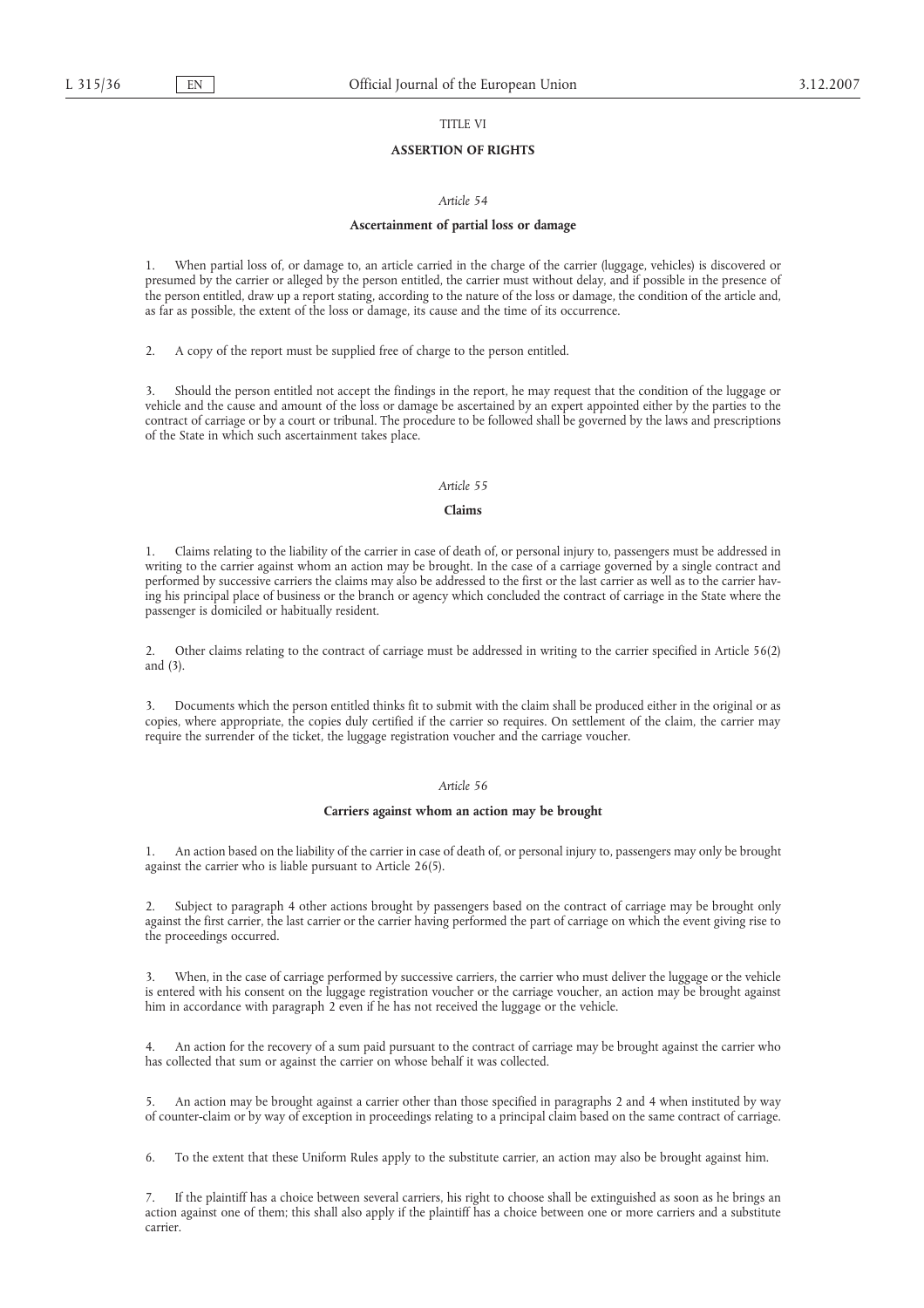# **Extinction of right of action in case of death or personal injury**

1. Any right of action by the person entitled based on the liability of the carrier in case of death of, or personal injury to, passengers shall be extinguished if notice of the accident to the passenger is not given by the person entitled, within 12 months of his becoming aware of the loss or damage, to one of the carriers to whom a claim may be addressed in accordance with Article 55(1). Where the person entitled gives oral notice of the accident to the carrier, the carrier shall furnish him with an acknowledgement of such oral notice.

- 2. Nevertheless, the right of action shall not be extinguished if
- (a) within the period provided for in paragraph 1 the person entitled has addressed a claim to one of the carriers designated in Article 55(1);
- (b) within the period provided for in paragraph 1 the carrier who is liable has learned of the accident to the passenger in some other way;
- (c) notice of the accident has not been given, or has been given late, as a result of circumstances not attributable to the person entitled;
- (d) the person entitled proves that the accident was caused by fault on the part of the carrier.

# *Article 59*

### **Extinction of right of action arising from carriage of luggage**

- 1. Acceptance of the luggage by the person entitled shall extinguish all rights of action against the carrier arising from the contract of carriage in case of partial loss, damage or delay in delivery.
- 2. Nevertheless, the right of action shall not be extinguished:
- (a) in case of partial loss or damage, if
	- 1. the loss or damage was ascertained in accordance with Article 54 before the acceptance of the luggage by the person entitled,
	- 2. the ascertainment which should have been carried out in accordance with Article 54 was omitted solely through the fault of the carrier;
- (b) in case of loss or damage which is not apparent whose existence is ascertained after acceptance of the luggage by the person entitled, if he
	- 1. asks for ascertainment in accordance with Article 54 immediately after discovery of the loss or damage and not later than three days after the acceptance of the luggage, and
	- 2. in addition, proves that the loss or damage occurred between the time of taking over by the carrier and the time of delivery;
- (c) in case of delay in delivery, if the person entitled has, within twenty-one days, asserted his rights against one of the carriers specified in Article 56(3);
- (d) if the person entitled proves that the loss or damage was caused by fault on the part of the carrier.

### *Article 60*

## **Limitation of actions**

1. The period of limitation of actions for damages based on the liability of the carrier in case of death of, or personal injury to, passengers shall be:

- (a) in the case of a passenger, three years from the day after the accident;
- (b) in the case of other persons entitled, three years from the day after the death of the passenger, subject to a maximum of five years from the day after the accident.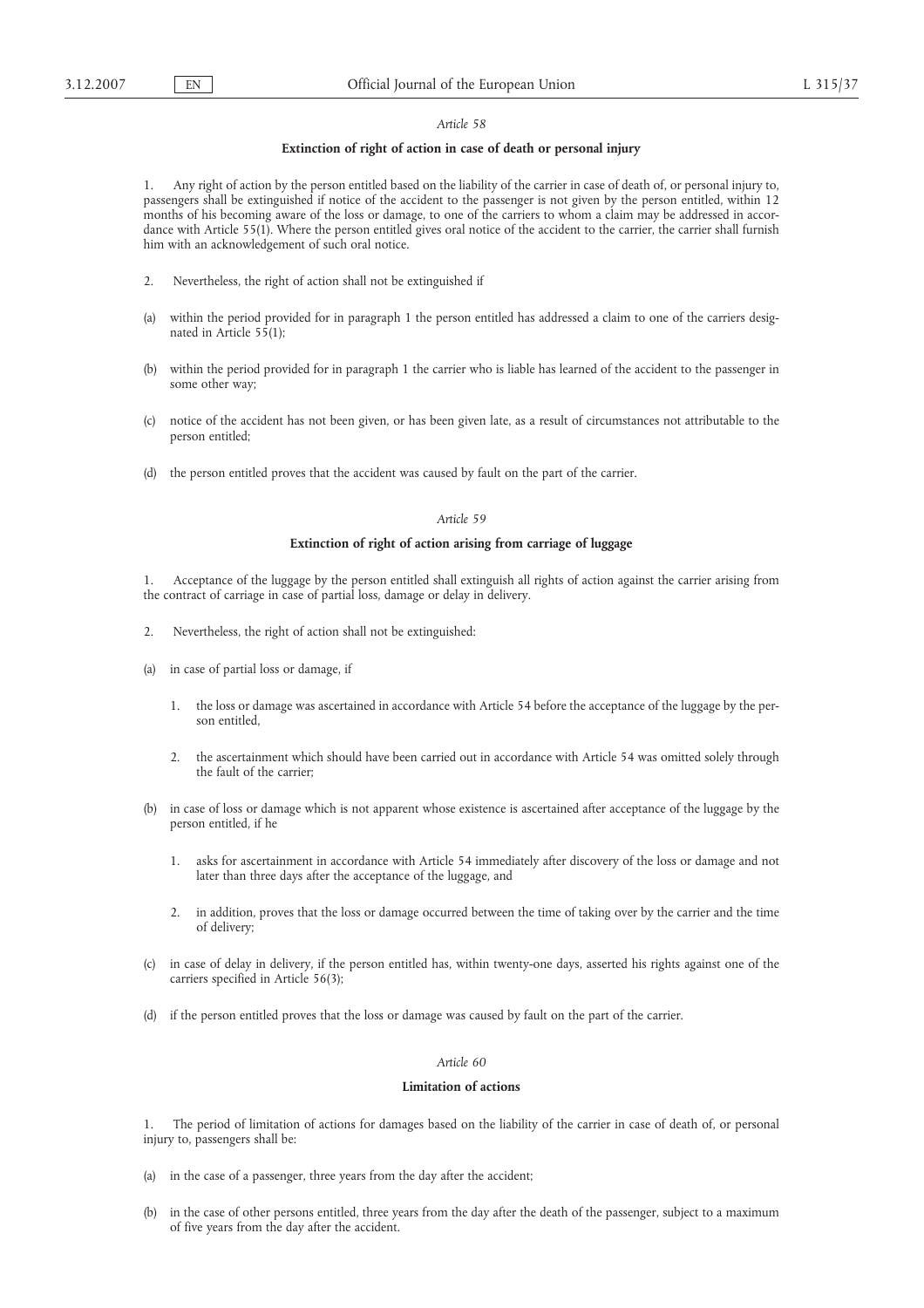2. The period of limitation for other actions arising from the contract of carriage shall be one year. Nevertheless, the period of limitation shall be two years in the case of an action for loss or damage resulting from an act or omission committed either with the intent to cause such loss or damage, or recklessly and with knowledge that such loss or damage would probably result.

- 3. The period of limitation provided for in paragraph 2 shall run for actions:
- (a) for compensation for total loss, from the fourteenth day after the expiry of the period of time provided for in Article 22(3);
- (b) for compensation for partial loss, damage or delay in delivery, from the day when delivery took place;
- (c) in all other cases involving the carriage of passengers, from the day of expiry of validity of the ticket.

The day indicated for the commencement of the period of limitation shall not be included in the period.

- 4. […]
- 5. […]
- 6. Otherwise, the suspension and interruption of periods of limitation shall be governed by national law.

#### TITLE VII

## **RELATIONS BETWEEN CARRIERS**

# *Article 61*

#### **Apportionment of the carriage charge**

1. Any carrier who has collected or ought to have collected a carriage charge must pay to the carriers concerned their respective shares of such a charge. The methods of payment shall be fixed by agreement between the carriers.

2. Article 6(3), Article 16(3) and Article 25 shall also apply to the relations between successive carriers.

# *Article 62*

## **Right of recourse**

1. A carrier who has paid compensation pursuant to these Uniform Rules shall have a right of recourse against the carriers who have taken part in the carriage in accordance with the following provisions:

(a) the carrier who has caused the loss or damage shall be solely liable for it;

- (b) when the loss or damage has been caused by several carriers, each shall be liable for the loss or damage he has caused; if such distinction is impossible, the compensation shall be apportioned between them in accordance with letter c);
- (c) if it cannot be proved which of the carriers has caused the loss or damage, the compensation shall be apportioned between all the carriers who have taken part in the carriage, except those who prove that the loss or damage was not caused by them; such apportionment shall be in proportion to their respective shares of the carriage charge.

In the case of insolvency of any one of these carriers, the unpaid share due from him shall be apportioned among all the other carriers who have taken part in the carriage, in proportion to their respective shares of the carriage charge.

# *Article 63*

#### **Procedure for recourse**

1. The validity of the payment made by the carrier exercising a right of recourse pursuant to Article 62 may not be disputed by the carrier against whom the right to recourse is exercised, when compensation has been determined by a court or tribunal and when the latter carrier, duly served with notice of the proceedings, has been afforded an opportunity to intervene in the proceedings. The court or tribunal seized of the principal action shall determine what time shall be allowed for such notification of the proceedings and for intervention in the proceedings.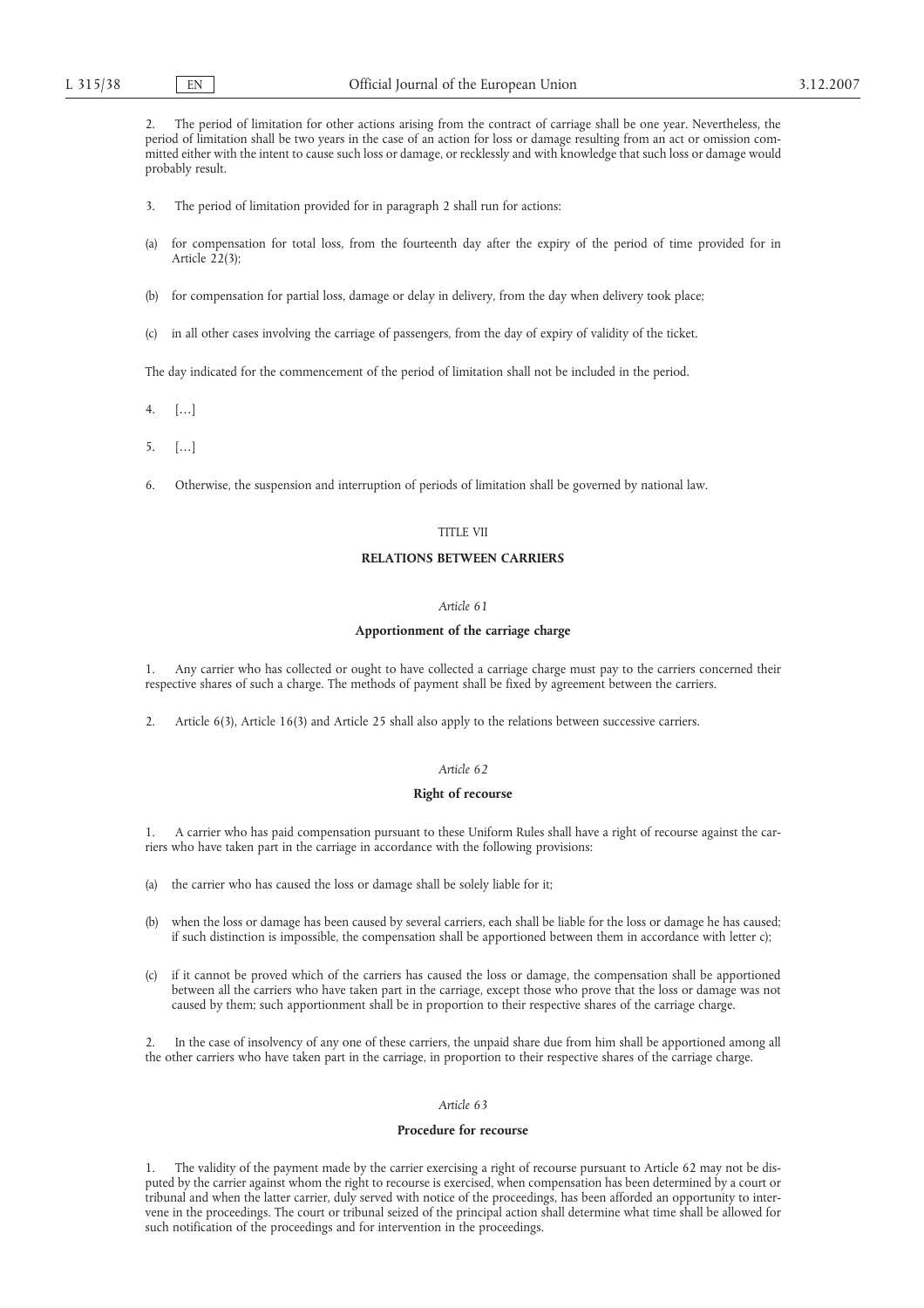2. A carrier exercising his right of recourse must present his claim in one and the same proceedings against all the carriers with whom he has not reached a settlement, failing which he shall lose his right of recourse in the case of those against whom he has not taken proceedings.

3. The court or tribunal shall give its decision in one and the same judgment on all recourse claims brought before it.

4. The carrier wishing to enforce his right of recourse may bring his action in the courts or tribunals of the State on the territory of which one of the carriers participating in the carriage has his principal place of business, or the branch or agency which concluded the contract of carriage.

5. When the action must be brought against several carriers, the plaintiff carrier shall be entitled to choose the court or tribunal in which he will bring the proceedings from among those having competence pursuant to paragraph 4.

6. Recourse proceedings may not be joined with proceedings for compensation taken by the person entitled under the contract of carriage.

# *Article 64*

#### **Agreements concerning recourse**

The carriers may conclude agreements which derogate from Articles 61 and 62.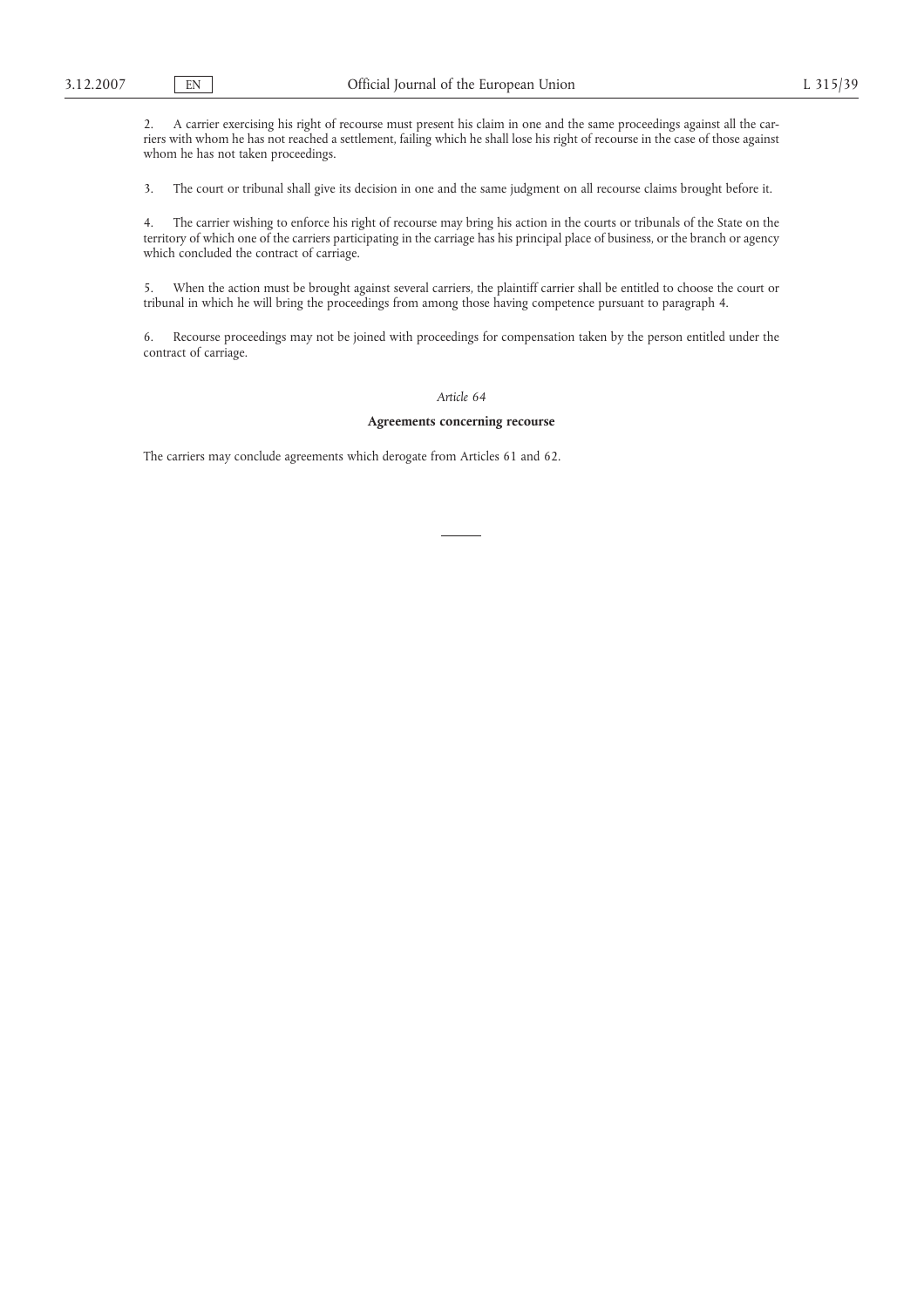### *ANNEX II*

# **MINIMUM INFORMATION TO BE PROVIDED BY RAILWAY UNDERTAKINGS AND/OR BY TICKET VENDORS**

## **Part I: Pre-journey information**

General conditions applicable to the contract

Time schedules and conditions for the fastest trip

Time schedules and conditions for the lowest fares

Accessibility, access conditions and availability on board of facilities for disabled persons and persons with reduced mobility

Accessibility and access conditions for bicycles

Availability of seats in smoking and non-smoking, first and second class as well as couchettes and sleeping carriages

Any activities likely to disrupt or delay services

Availability of on-board services

Procedures for reclaiming lost luggage

Procedures for the submission of complaints.

# **Part II: Information during the journey**

On-board services

Next station

Delays

Main connecting services

Security and safety issues.